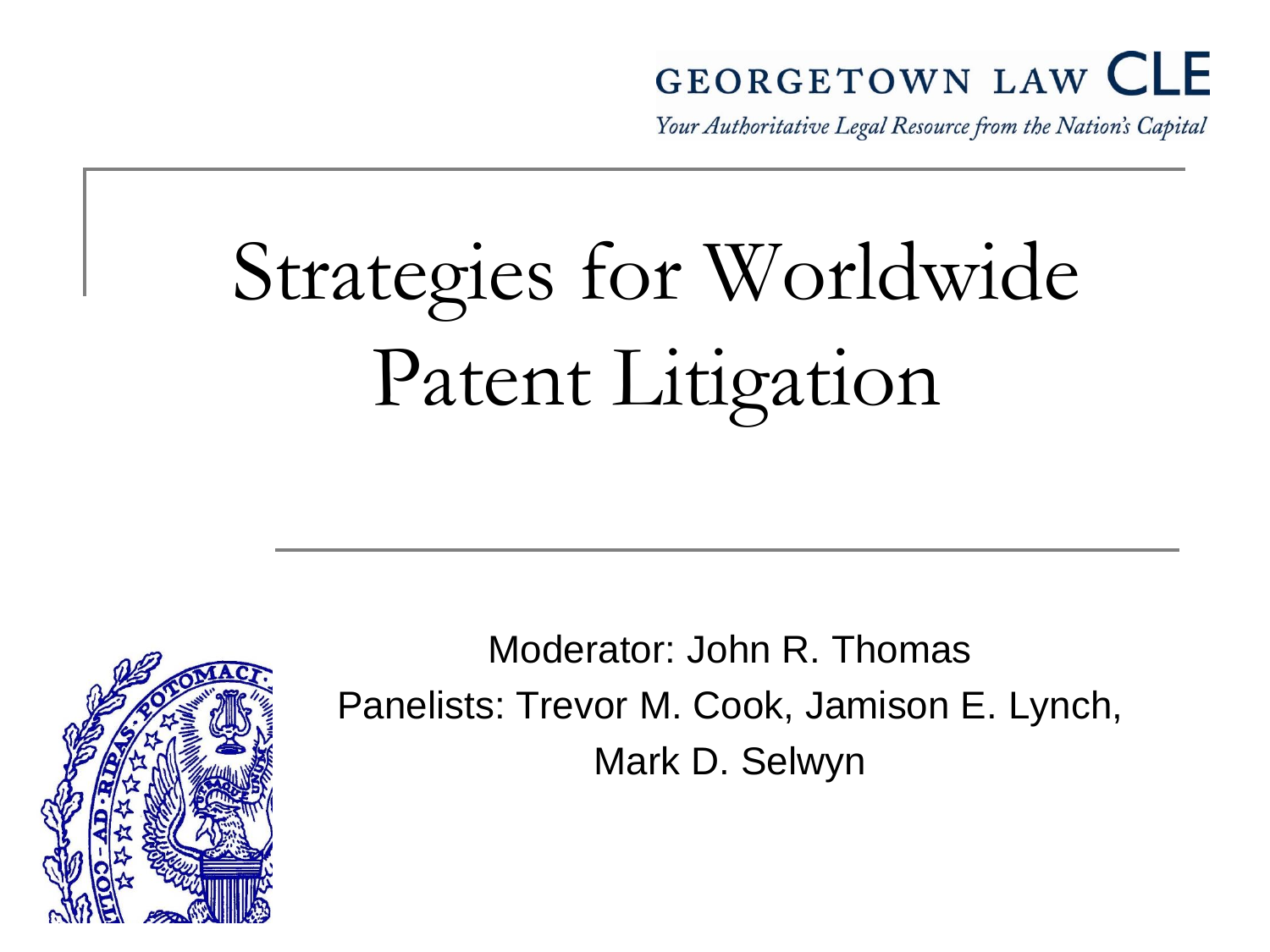# Global IP Litigation Strategy: Why Is It Important?

- Trend toward globalization of IP litigation
- The world is becoming increasingly interconnected
	- **□** Global supply and distribution chains
	- Markets outside the U.S. taking on even greater importance
	- **Proliferation of standards**
- Litigation outside the U.S. may offer important strategic advantages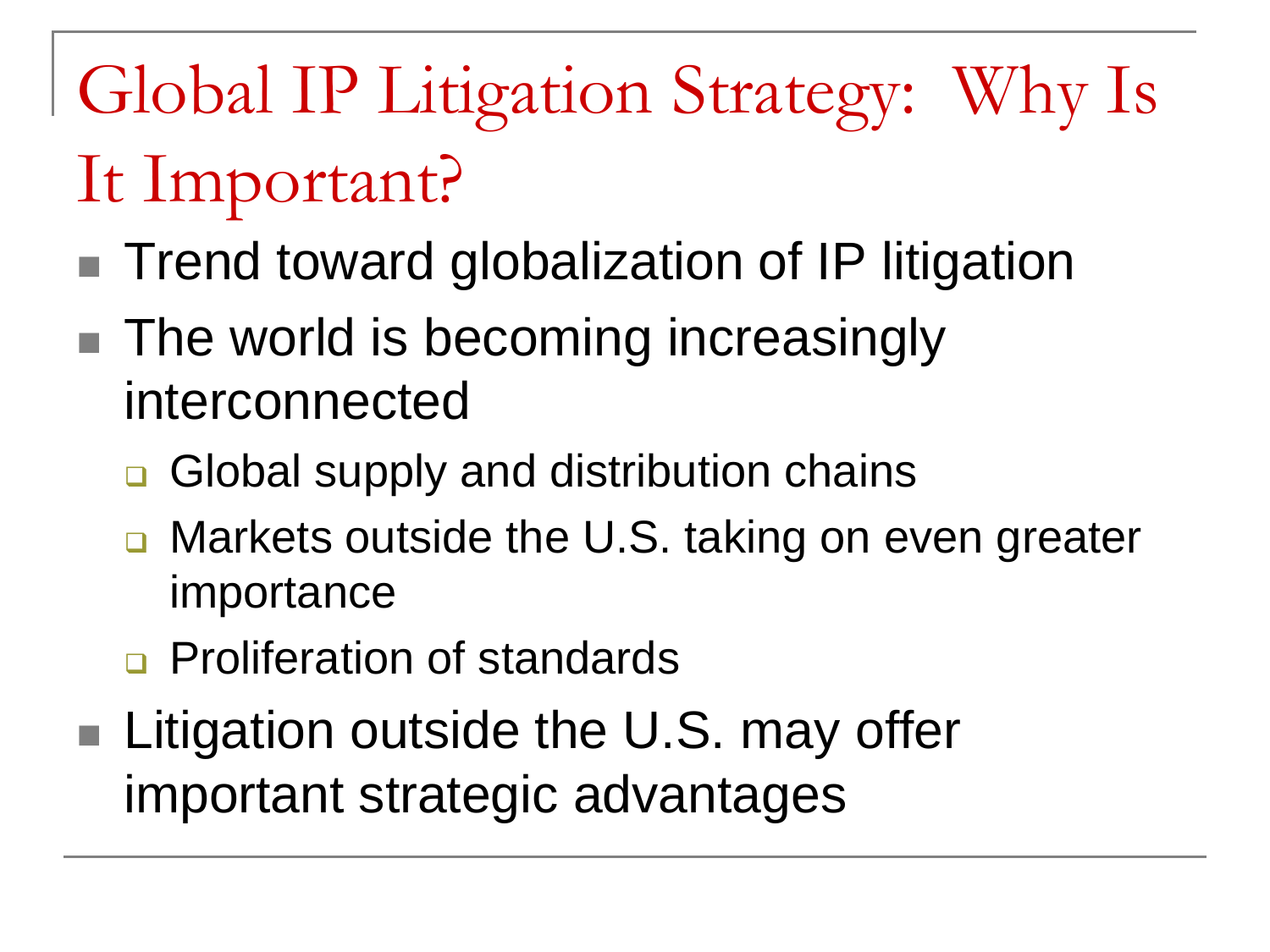- Speed
	- **Important foreign jurisdictions may be** considerably faster than the U.S.
	- Might reach a judgment considerably faster outside the U.S.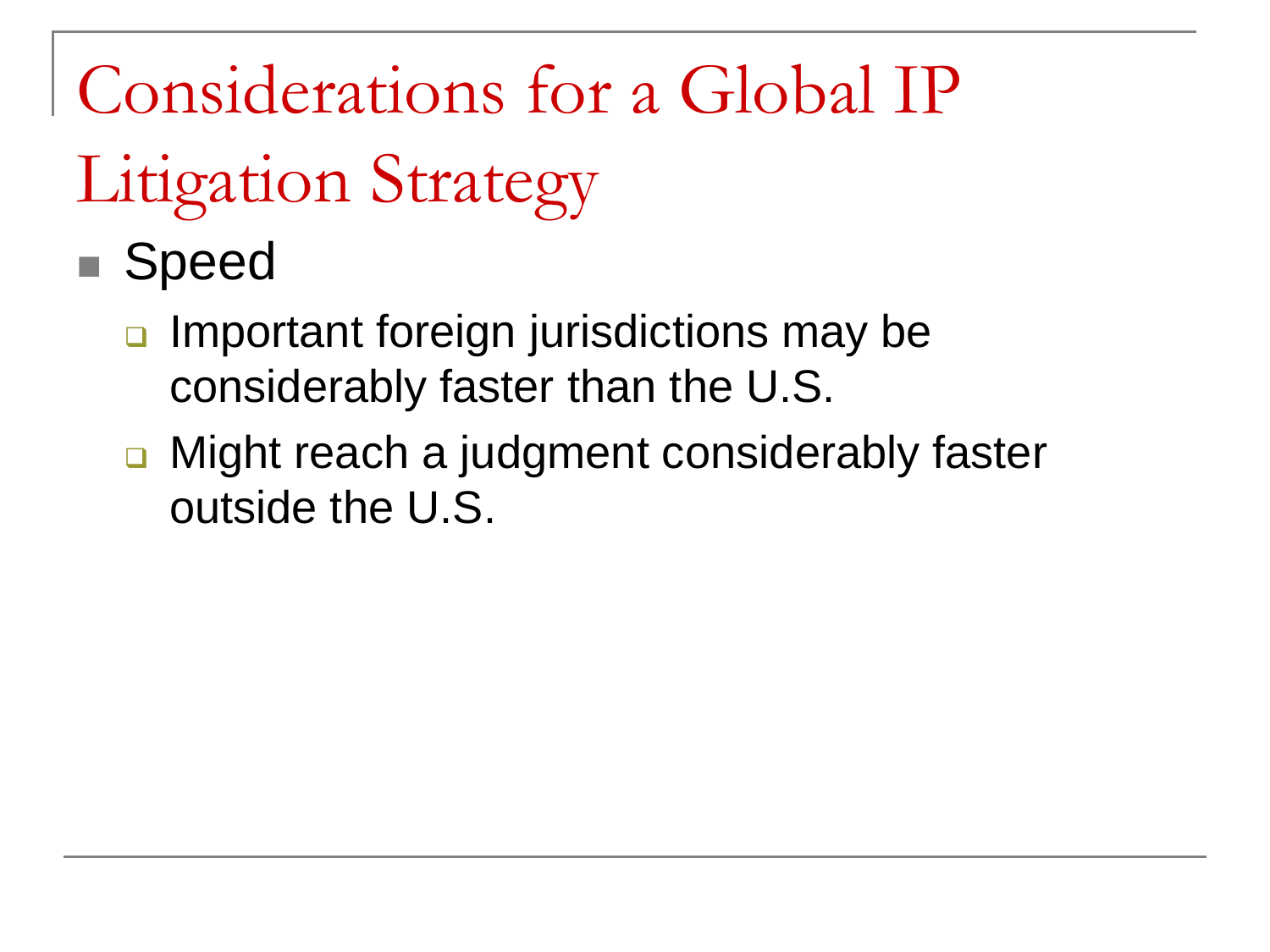# Litigation Strategy

### ■ Cost

- **□** Litigating abroad may be less expensive than a U.S. case, in some jurisdictions considerably so
- **Depending on jurisdiction, might have little to no** discovery
- **□** Depending on jurisdiction, might have nothing resembling a U.S. style trial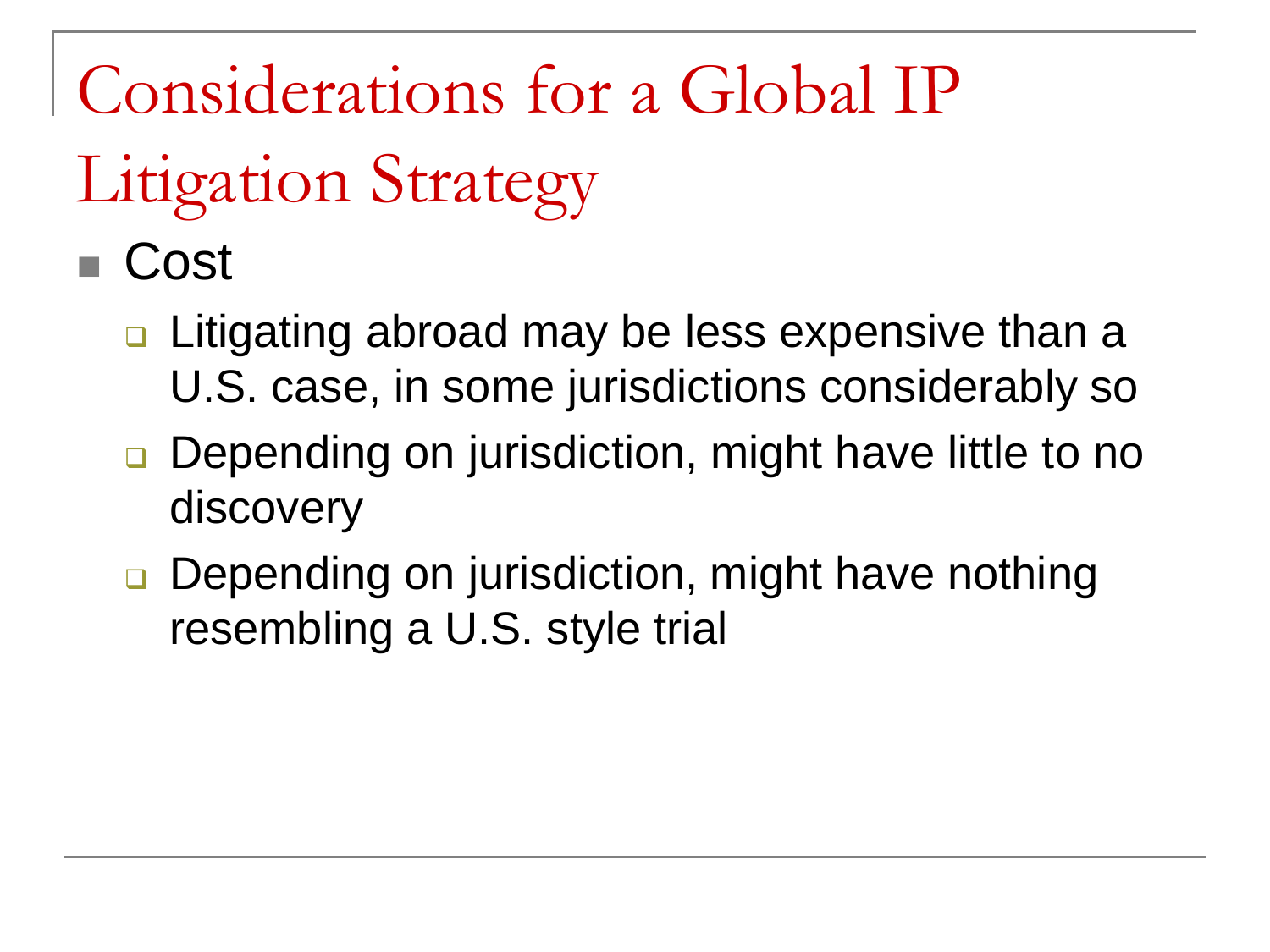- Litigation Strategy
- Identifying key jurisdictions along the supply chain
	- What are your manufacturing/distribution chokepoints outside of the U.S.? What are your competitors?
	- $\Box$  Example of the Netherlands logistics gateway to Europe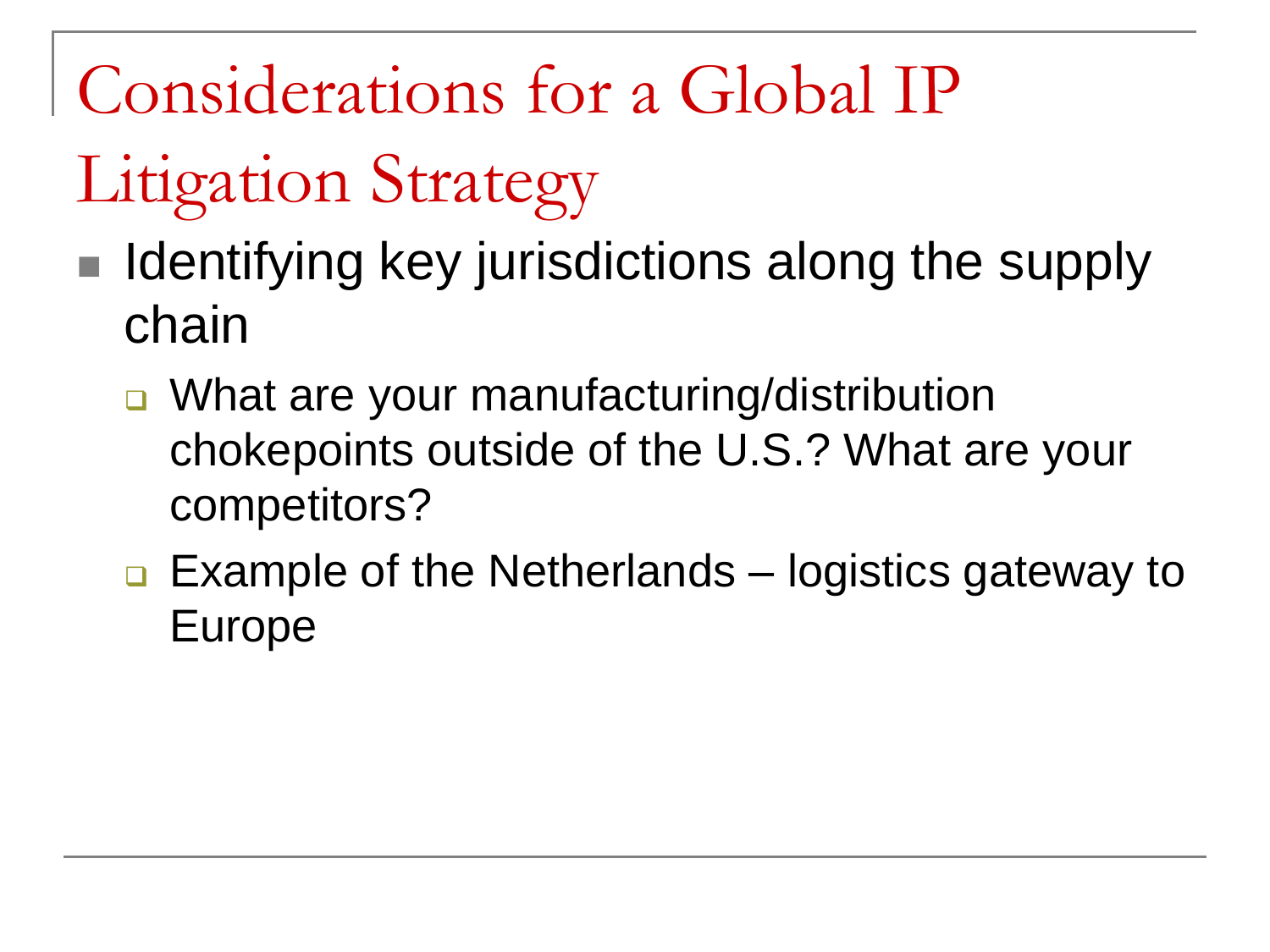# Litigation Strategy

### **Discovery**

- Will you need it? What vehicles for obtaining discovery?
	- U.S. style discovery general does not exist in major jurisdictions abroad
	- No depositions, no written discovery, no subpoenas, etc.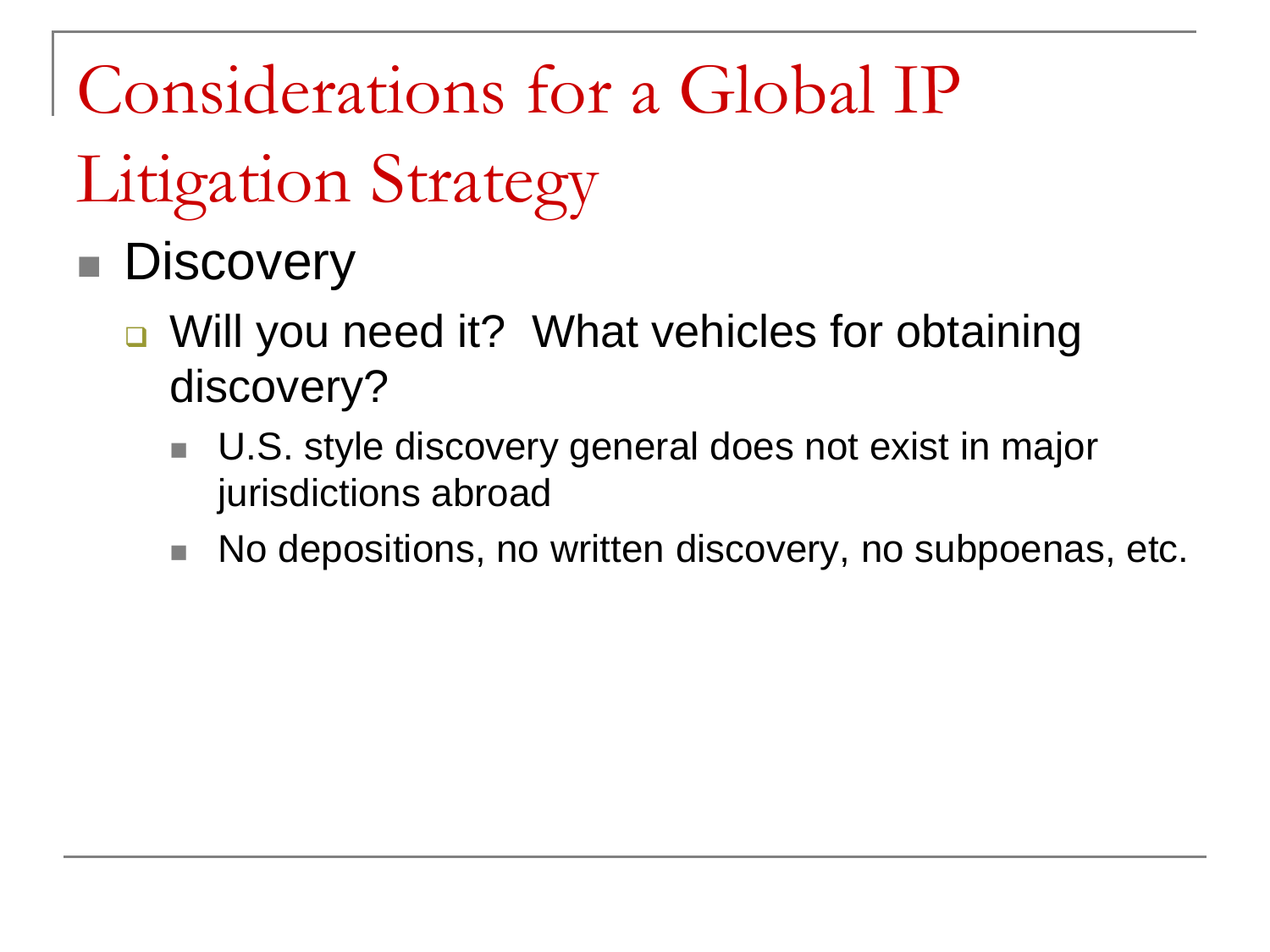- Confidentiality
	- □ Typical U.S. protective order might have
		- **Multiple tiers**
		- Prosecution bar
		- Product development bar
		- Heightened protection for source code
	- $\Box$  Outside the U.S. wide variance in approach by jurisdiction
		- Might be impossible to file confidentially
		- Might be impossible to prevent adverse party's in-house counsel and employees from having access to all court submissions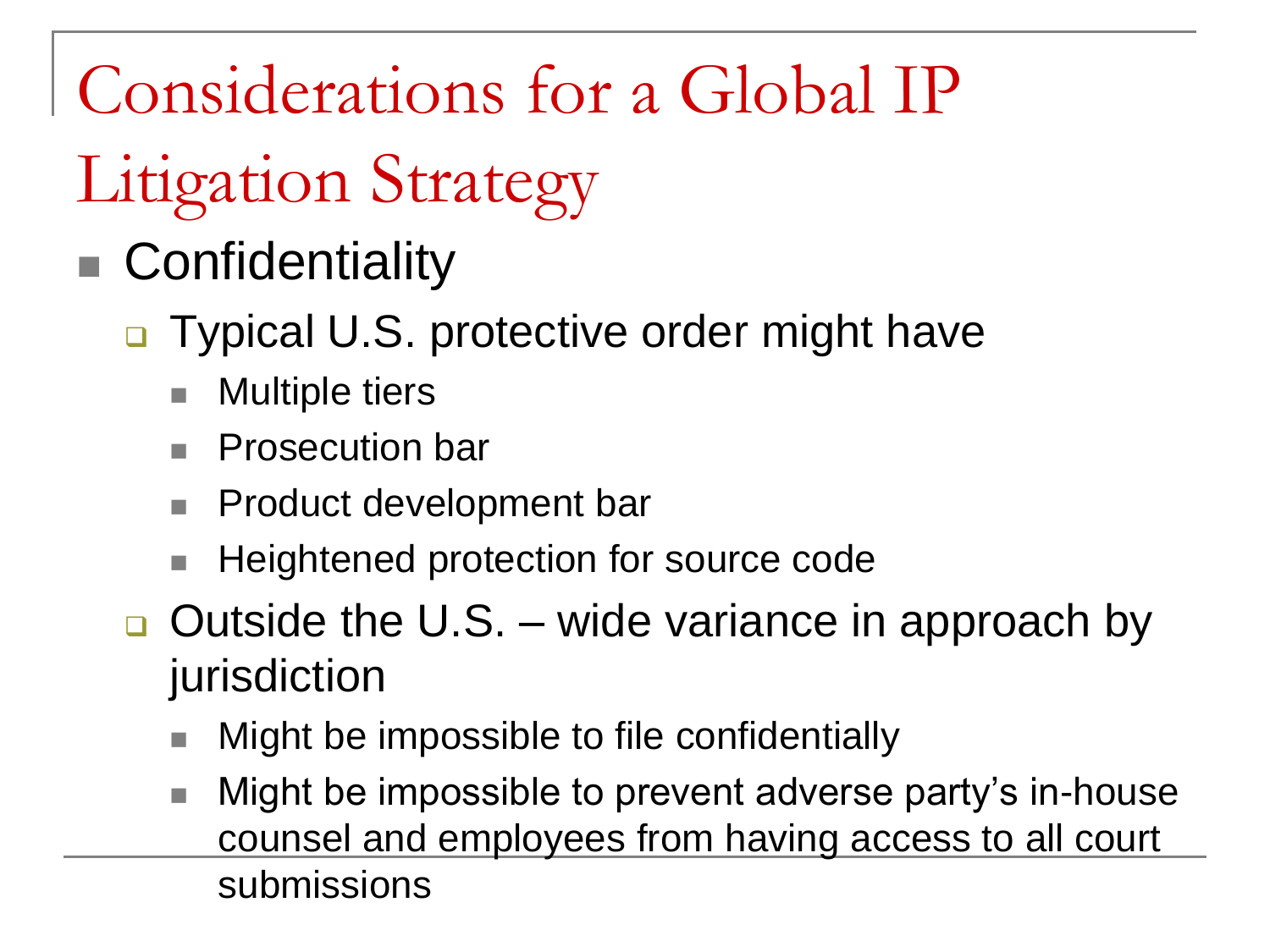- Availability of preliminary and permanent injunctive relief
	- □ No eBay
	- **Immediacy of injunctive relief**
	- Available ex parte?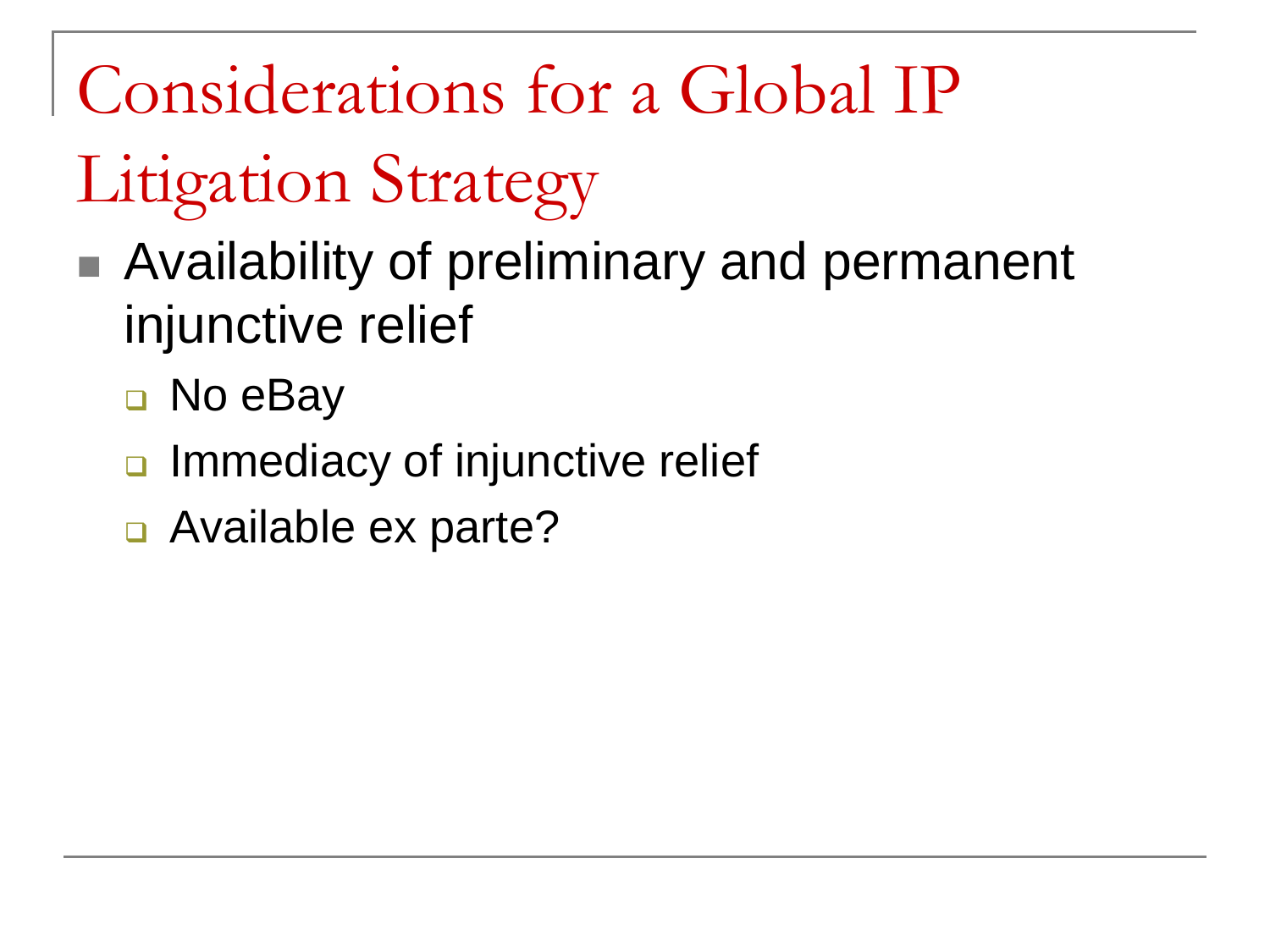- **Preemptive action** 
	- **□ Can you take any steps to preempt ex parte,** preliminary injunctive action?
		- **Protective briefs**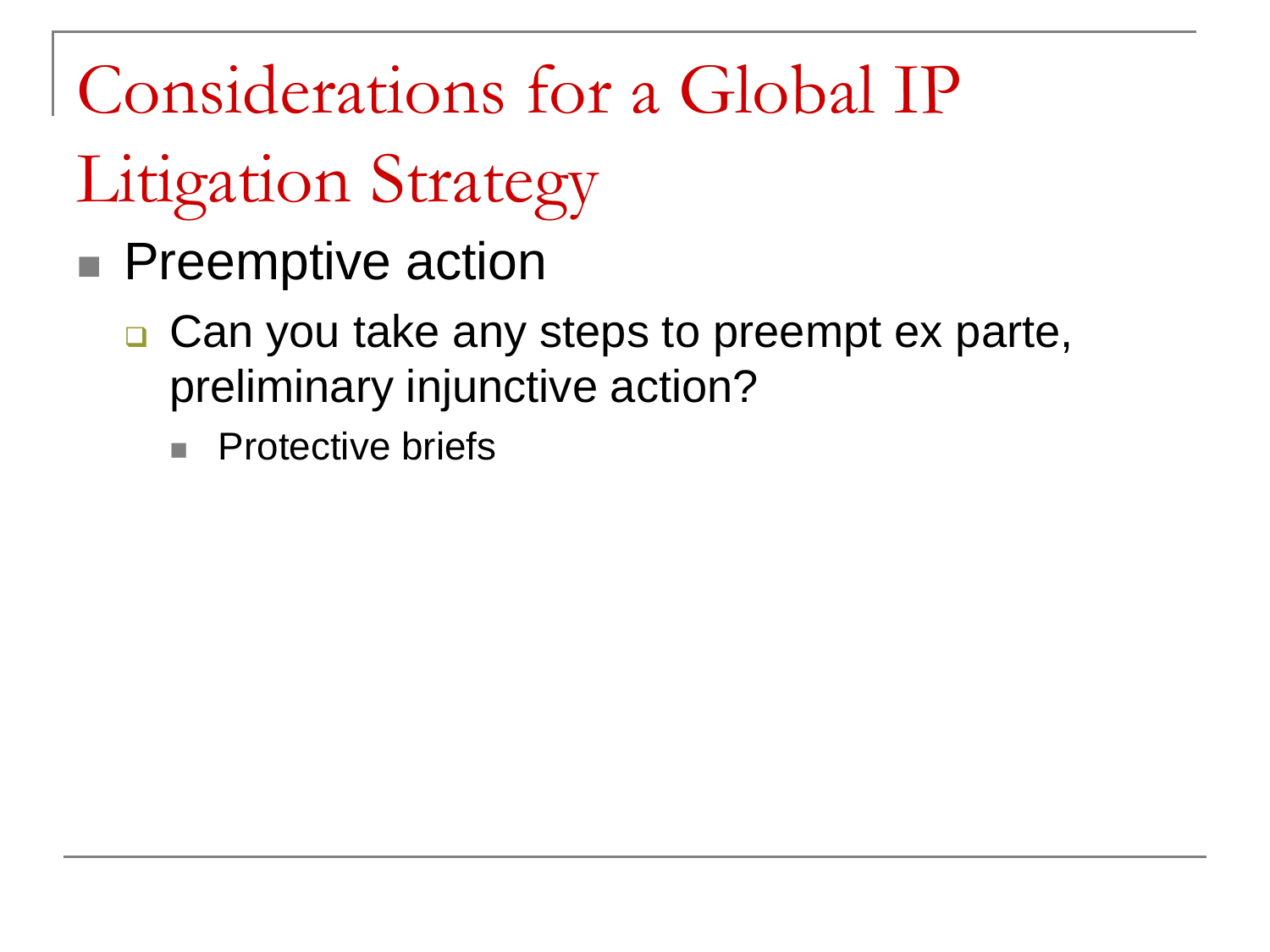# Litigation Strategy

■ Trials

- In some jurisdictions, "trials" are more like oral arguments in the U.S.
- **u** In some jurisdictions, trials can be as long or longer than the U.S.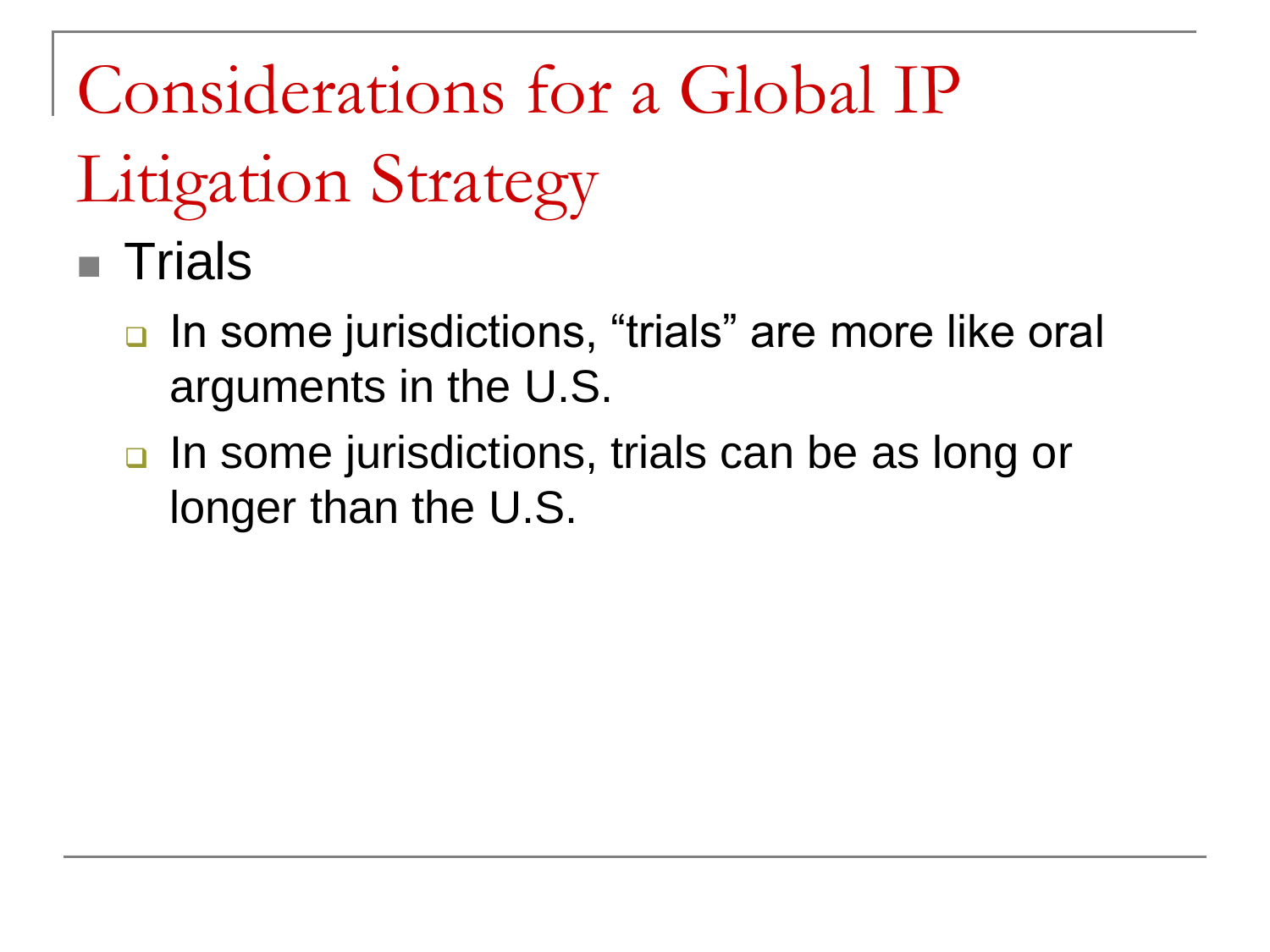# Litigation Strategy

■ Non-judicial actions

**□ Customs actions may be available in some forums**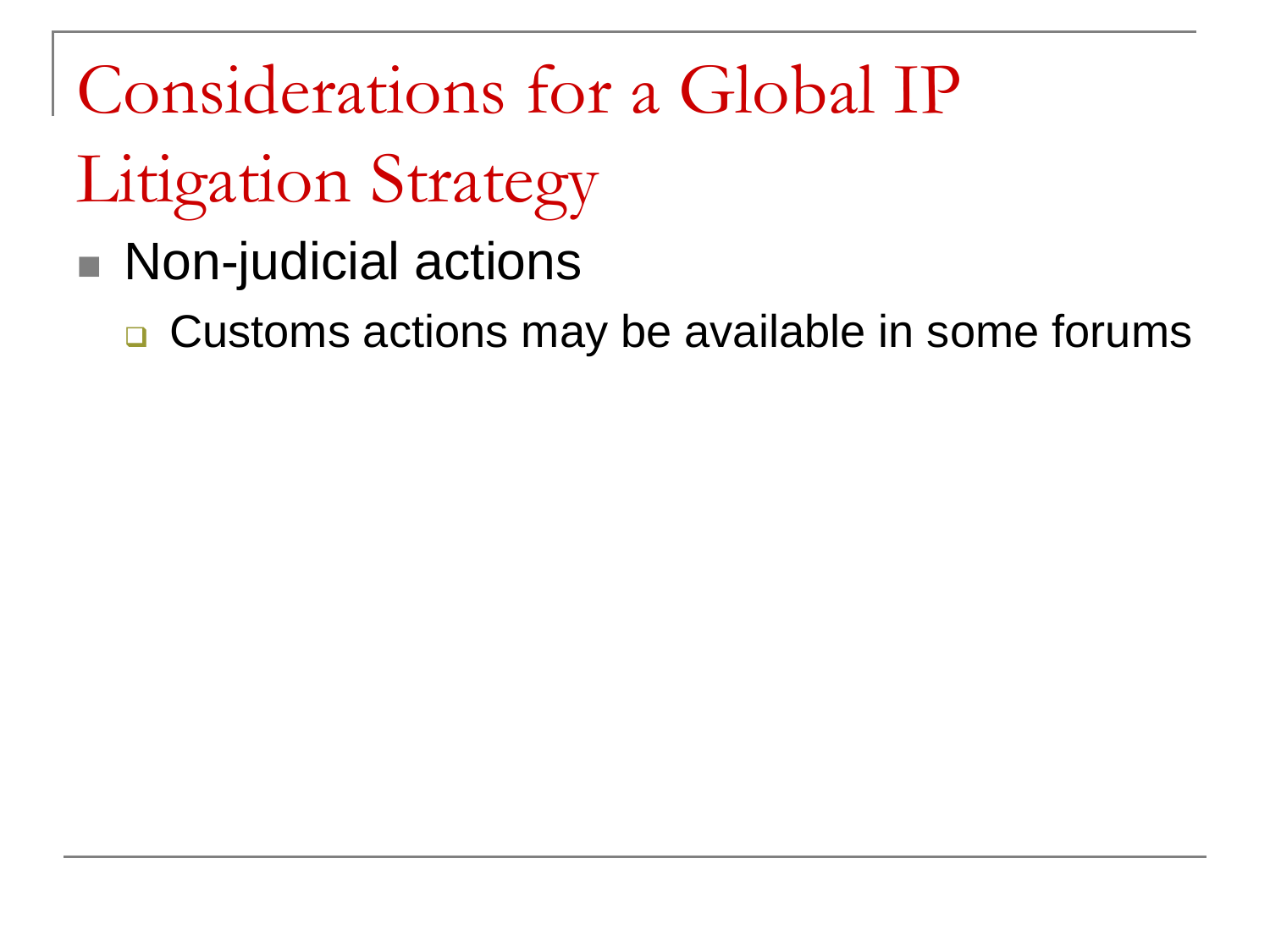28 U.S.C. § 1782(a) – Assistance to Foreign and International Tribunals and to Litigants before such Tribunals

- □ Vehicle by which to subpoena documents or testimony for use in foreign proceedings
- $\Box$  Can be fast can apply ex parte for issuance of a subpoena
- **□ Can obtain discovery that might not be obtainable** abroad
- $\Box$  Still rarely used only about 50 applications filed in 2014 in all federal courts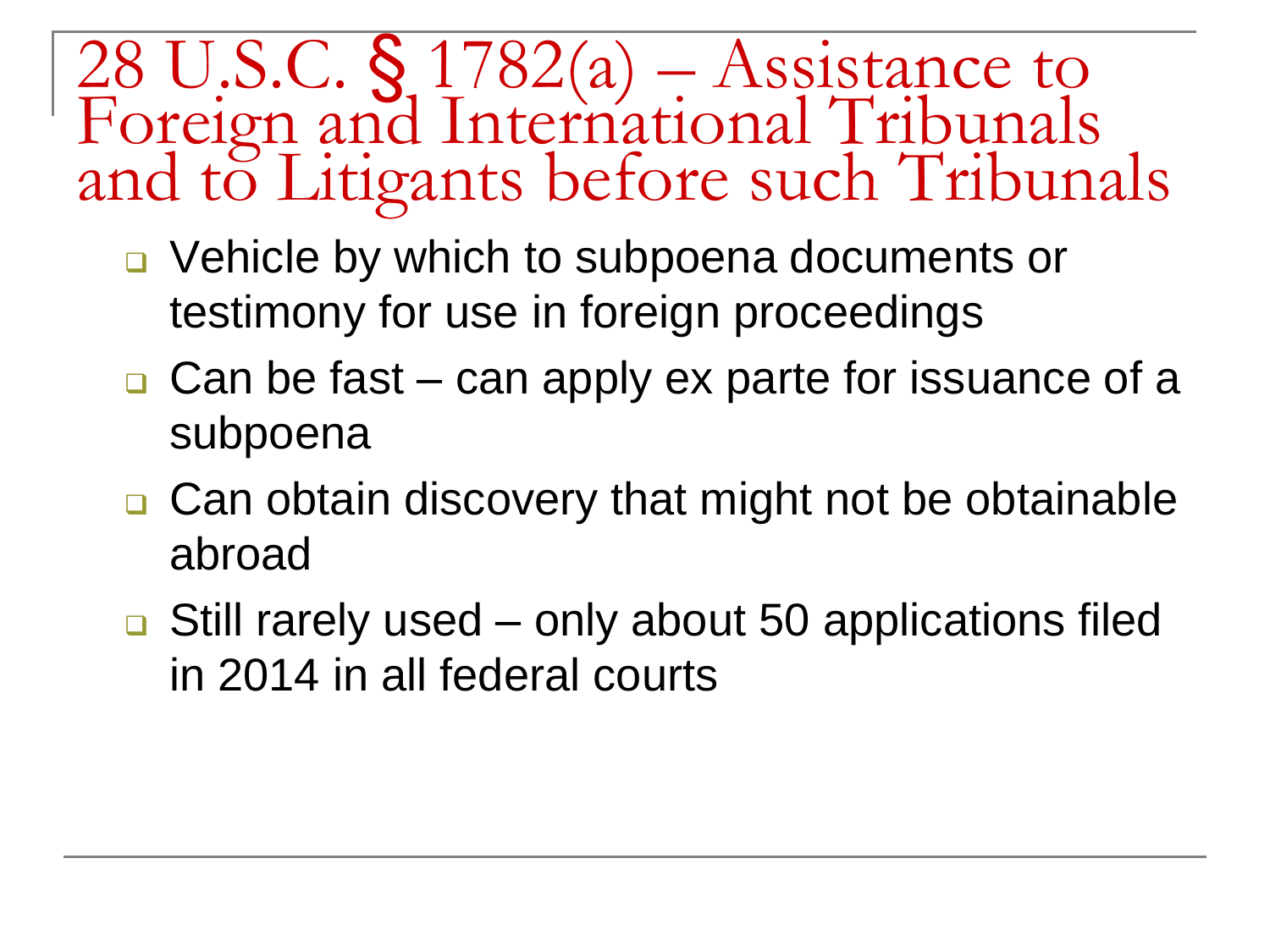# Strategies for Worldwide Patent

## Litigation

### ■ Europe

- **□** The situation now (for utility patents)
- □ The situation from 2016 or 2017 and the likely entry into force of the Agreement on the Unified Patent Court
	- For the first 7 to 14 years transitional regime
		- $\Box$  [Introduced at the same time will be scope to designate a patent application prosecuted via the EPO as a "European Patent with unitary effect" but this is unlikely to have much short term impact on patent litigation]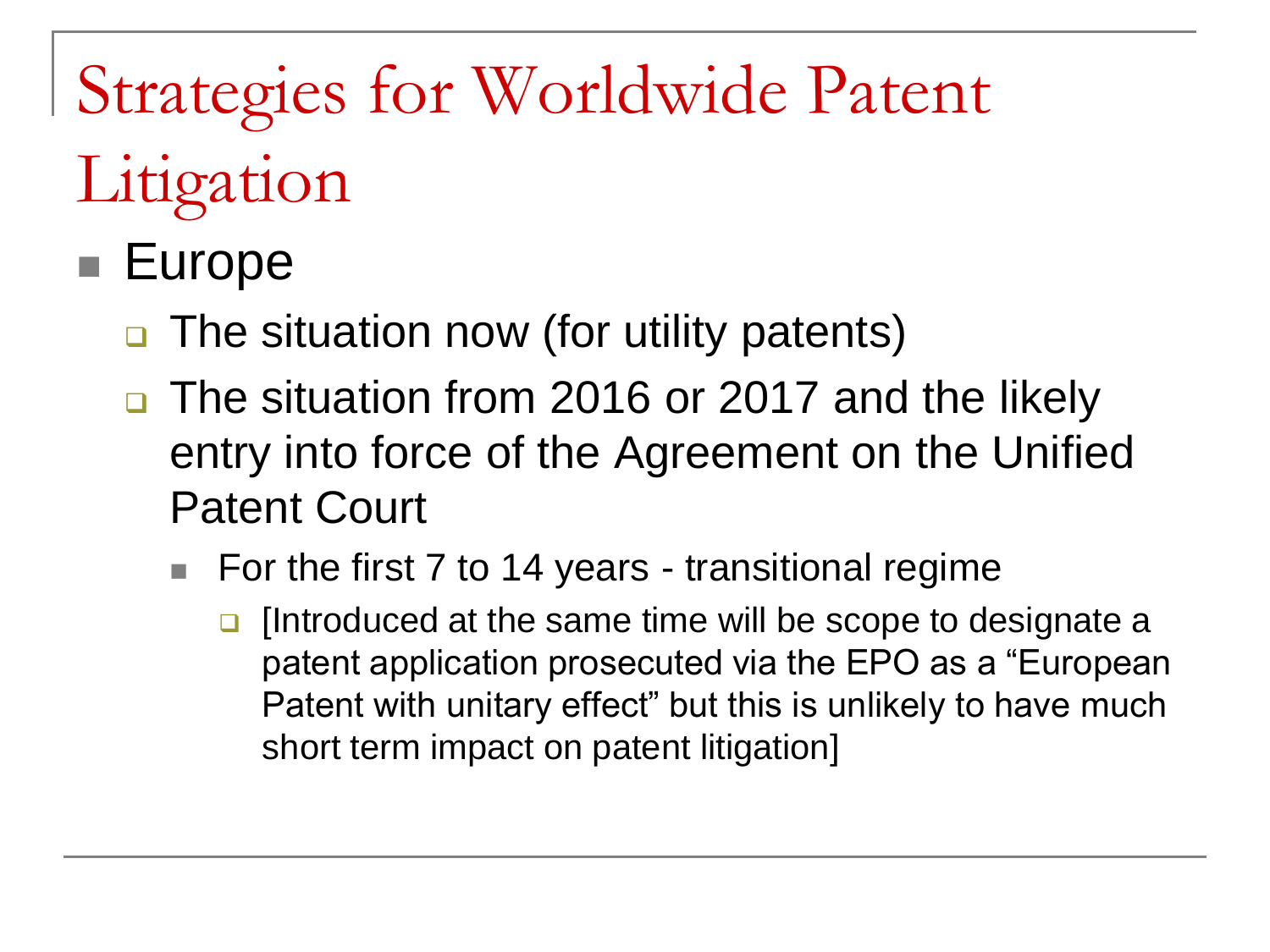# European Patent Litigation - Now

#### **Statistics**

- □ Little transparency and unreliable and inconsistent stats
- **No PACER system or equivalent**
- Kremers et al 2013 "Patent Litigation in Europe"
	- UK 2012 c112 cases filed
	- DE 2011 740 cases filed in Dusseldorf & Mannheim alone

#### $\Box$  UK in 2014

- 20 final hearings about 28 patents
- 12 patents infringed, 6 not, other 12 not in issue or conceded
- 9 patents valid, 16 not, other 3 not in issue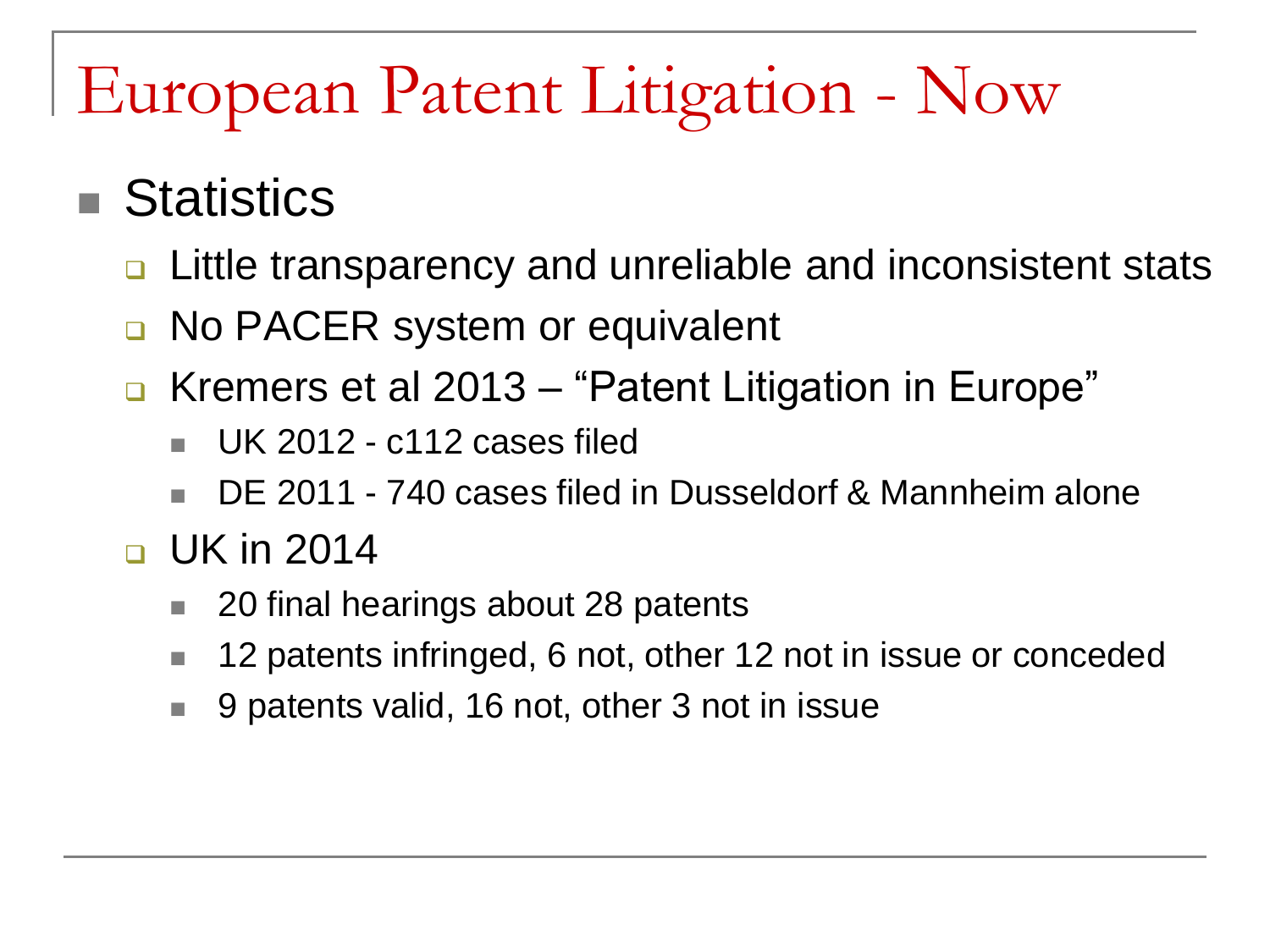### European Patent Litigation - Now

- Where do the parties have patents?
	- □ Vast majority of EPO patents are validated in three or fewer countries – DE, FR, UK
	- □ Approach varies by industry sector
		- Tech sector validates EPOs in many fewer sectors than pharma
		- Tech sector also prosecutes nationally in DE and/or the UK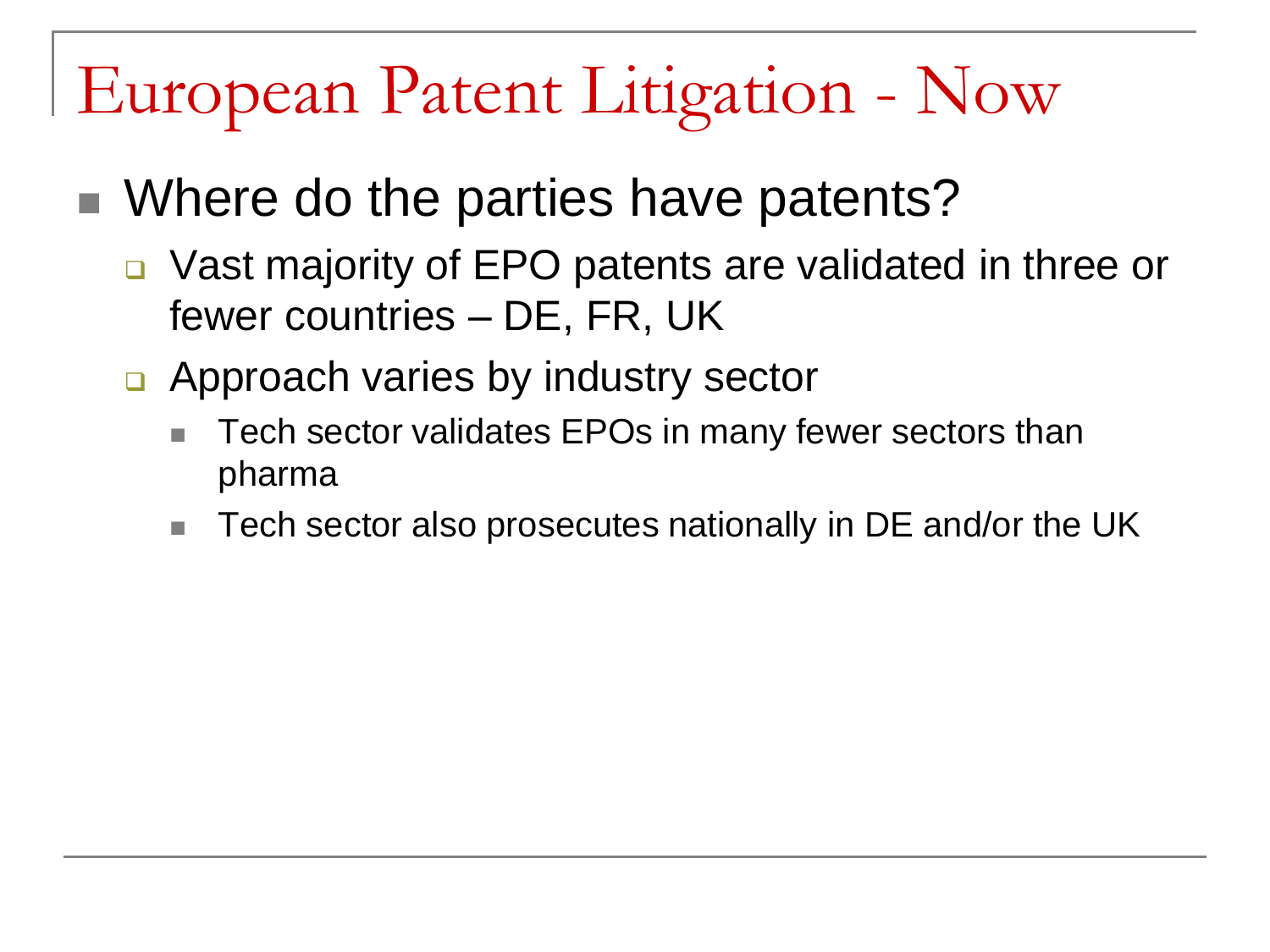# European Patent Litigation - Now

- Procedural differences
	- o DE
		- Infringement courts fast
		- Bifurcated system, with slower challenge to validity in BPG
		- Unable to challenge validity in BPG if EPO opposition ongoing
	- o UK
		- Courts fast, and address infringement and validity together
		- Will generally review validity even if EPO opposition ongoing
		- Locus to seek a declaration of non-infringement readily established
	- n FR
		- Courts slower than DE or FR, decisions less fully reasoned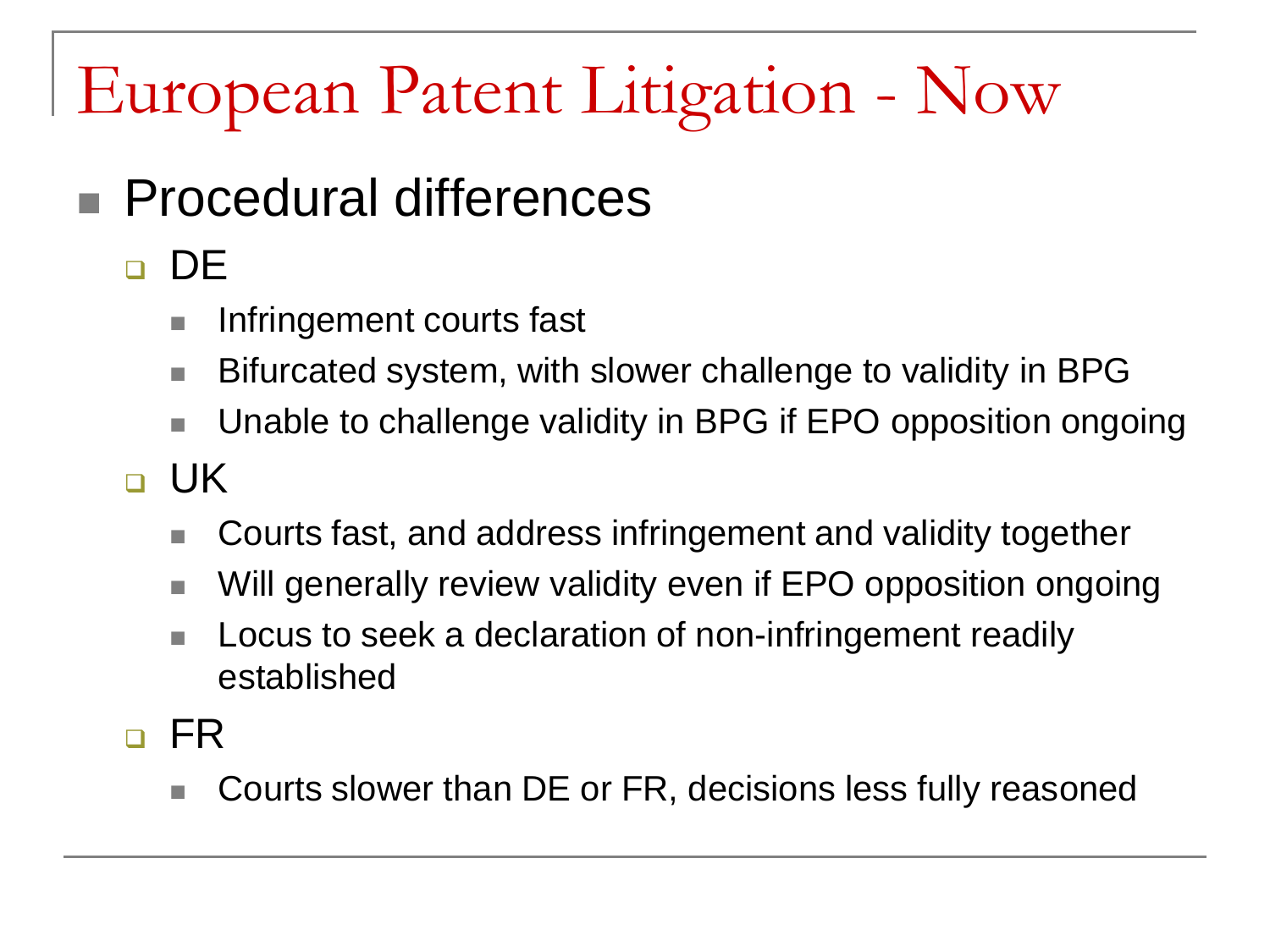### European Patent Litigation –

# 2016(ish) on for 7 to 14 years

- Opposition at the EPO
- **Litigation in national courts** 
	- **□** National patents and utility models
	- **□** Opted-out classical European patents
	- **Non opted-out classical European patents if started there**
	- **Non opted-out classical European patents for countries that have** not ratified the UPC
- **Litigation in the Unified Patent Court** 
	- **Non opted-out classical European patents for countries that have** not ratified the UPC
	- **Non opted-out classical European patents if started there**
	- European patents with unitary effect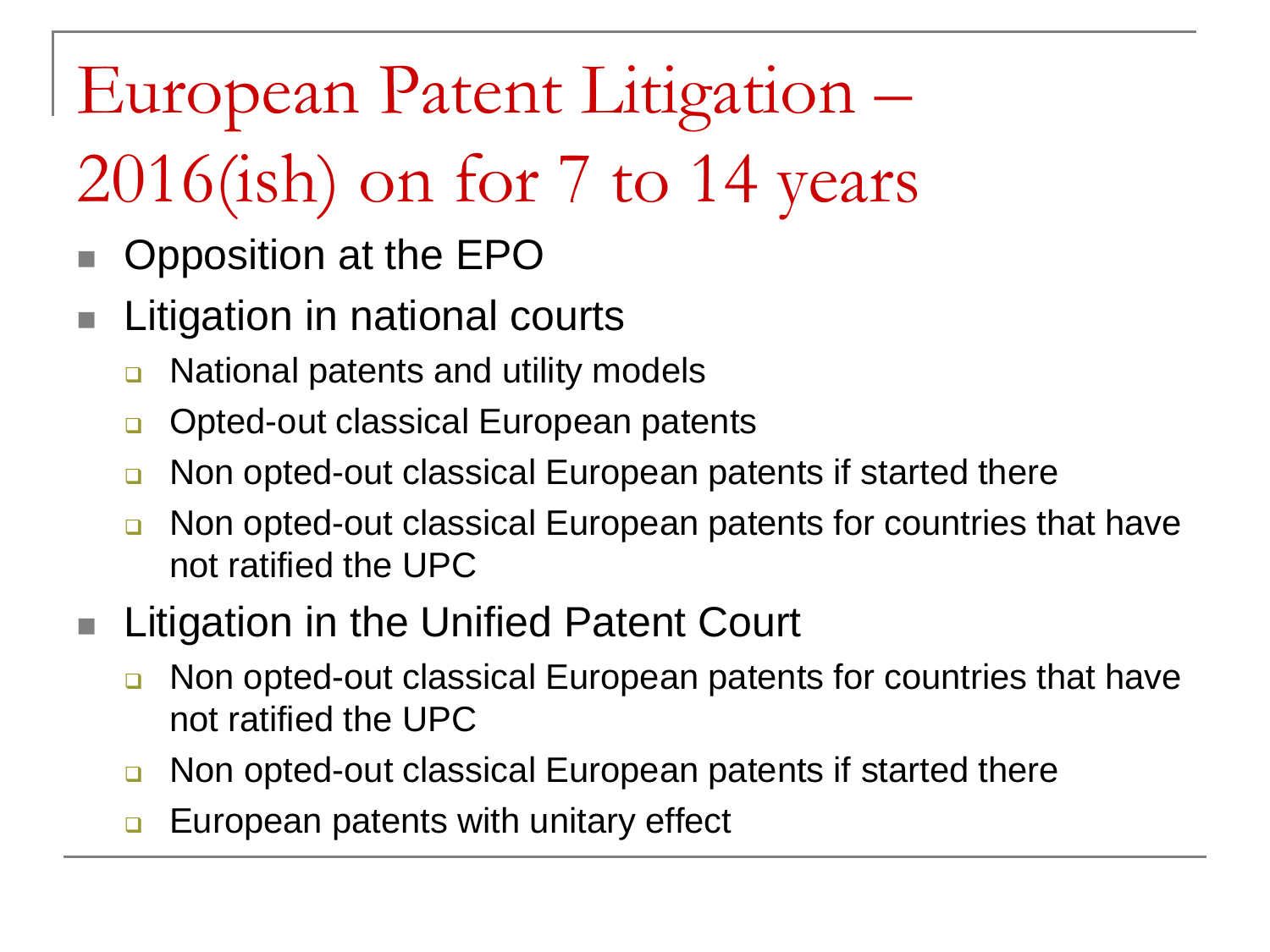# European Patent Litigation – 2016(ish) on

### Litigation in the Unified Patent Court

- **D** Central division
	- Nullity suits and declarations of non-infringement
		- **□** Unless infringement action subsequently started
	- **Infringement suits** 
		- In respect of countries in UPC territory with no local or regional court (LU, MT?)
		- □ At option of patentee where defendant not resident in EU
		- **□** At option of defendant where alleged infringement occurs in three regional divisions and the action is brought in a regional division
	- Nullity counterclaims if local or regional court so orders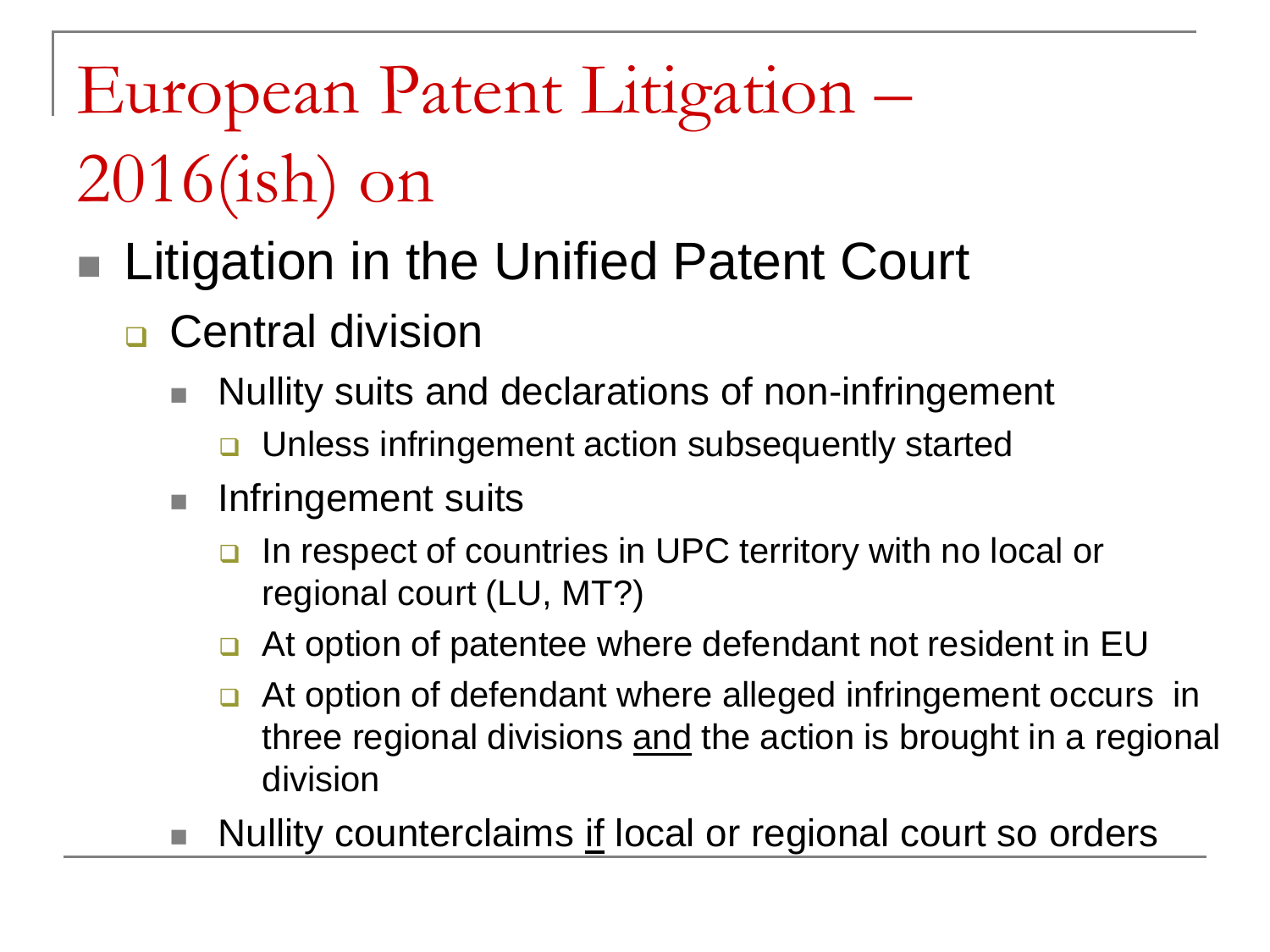European Patent Litigation – 2016(ish) on

### ■ Litigation in the Unified Patent Court

- **<u>n</u>** Local divisions
	- DE(4?), AT?, BE, DK?, FI, FR, IE, IT, NL, PT?, UK
- **Regional divisions** 
	- EE+SE+LI+LT, BG+CY+GR+HU+RO+SL, CZ+SK
- **Local or regional divisions** 
	- Take precedence over central decision once they are seized of an infringement action
	- Can, but need not, bifurcate; rules encourage central division to determine validity first if bifurcation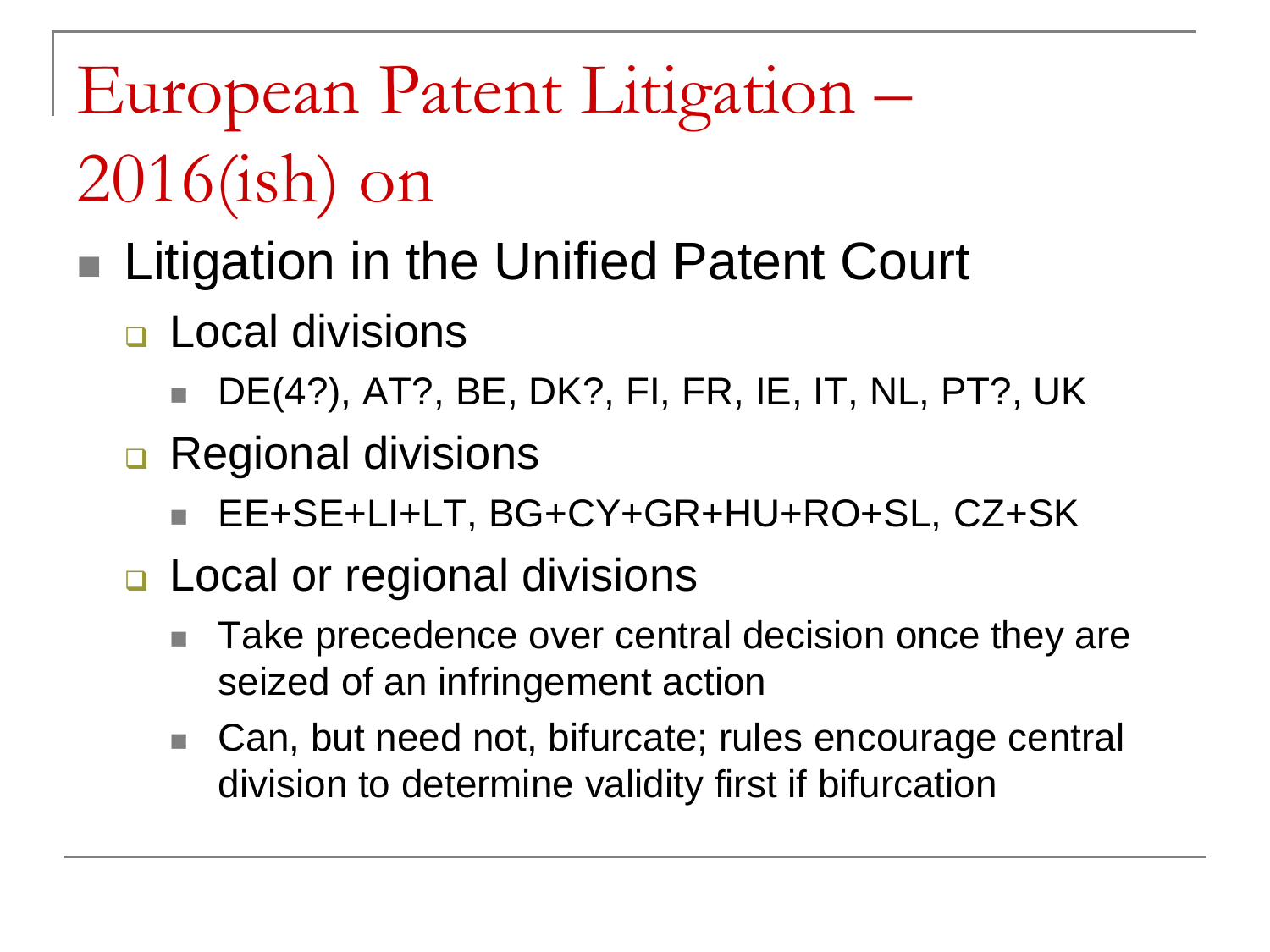# European Patent Litigation – 2016(ish) on

- Litigation in the Unified Patent Court
	- □ Offers scope to challenge validity centrally
		- Attitude where pending EPO opposition unknown
	- **□** Offers scope to seek declaration of noninfringement centrally
		- Rules provide for locus to be established absent a threat
	- But each can be frustrated by patentee if infringement proceedings can be brought in a local or a regional division
	- □ Local or regional divisions will dominate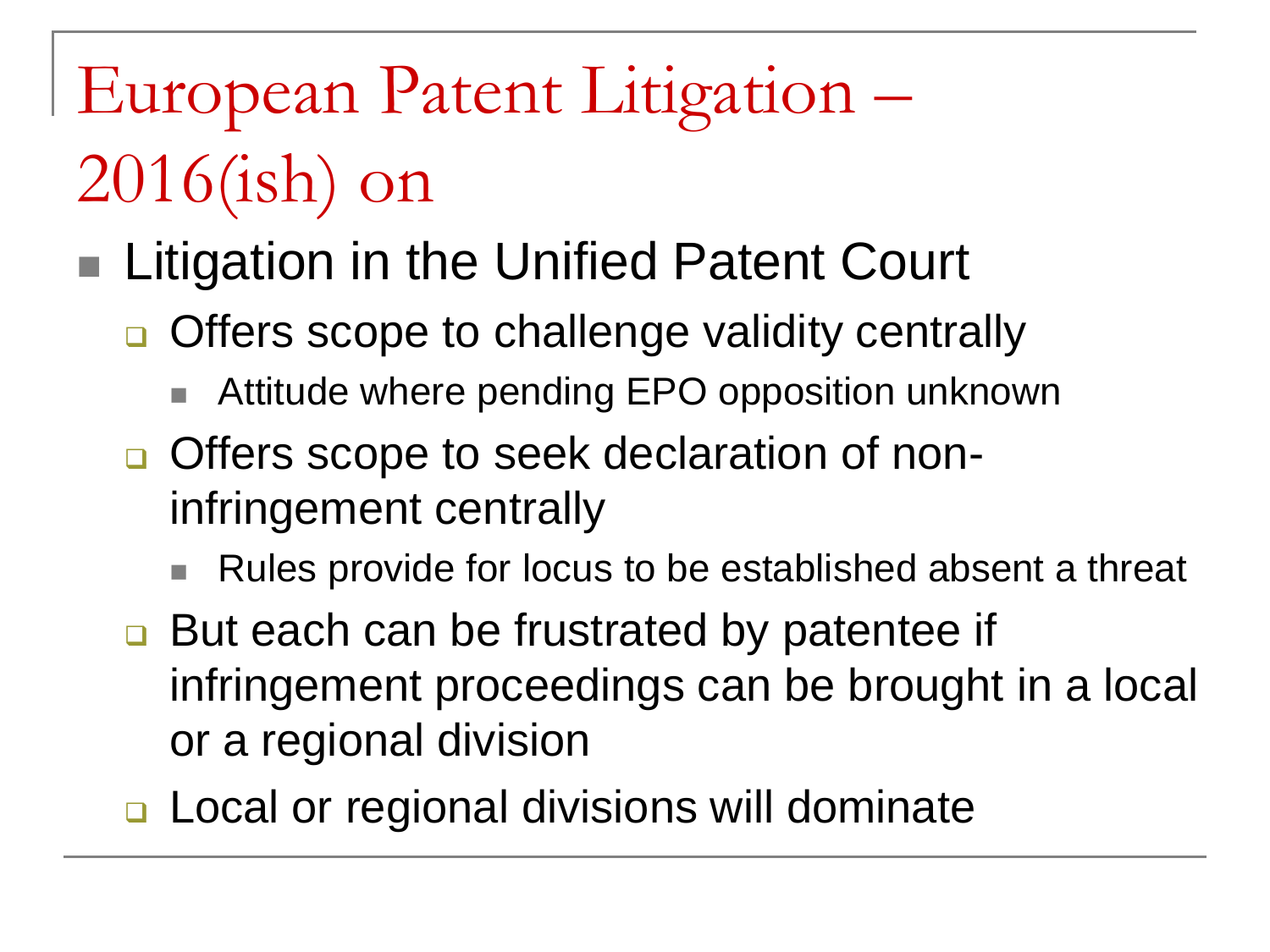European Patent Litigation –

# 2016(ish) on for 7 to 14 years

#### **Overview**

- **□ Forum shopping between** 
	- UPC and national courts
		- Between different national courts
		- **□** Between different UPC local and regional divisions
			- and, but to a limited extent only, UPC central division
- $\Box$  If you think it is too complicated now ...
	- it is only going to get more so …
		- $\Box$  at least in the short to medium term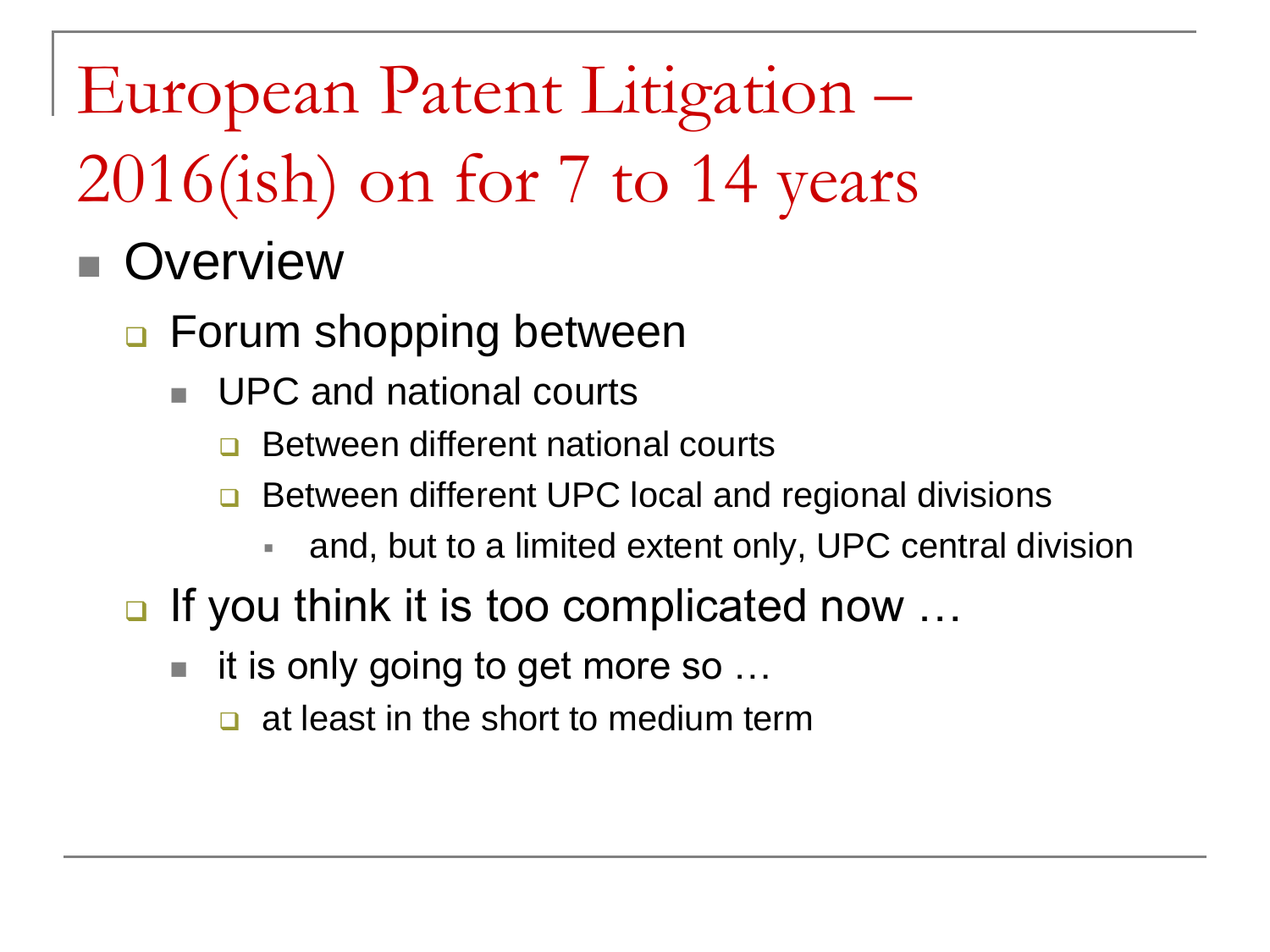- Assessing the When, Where, Why and How of multi-jurisdictional patent litigation
- Always keep the ultimate objective in mind as the litigation strategy is implemented
	- □ Seeking FTO?
	- □ Asserting infringement?
	- □ Part of a larger commercial dispute?
- $\blacksquare$  Keep your client fully informed as the litigation is expensive, public and important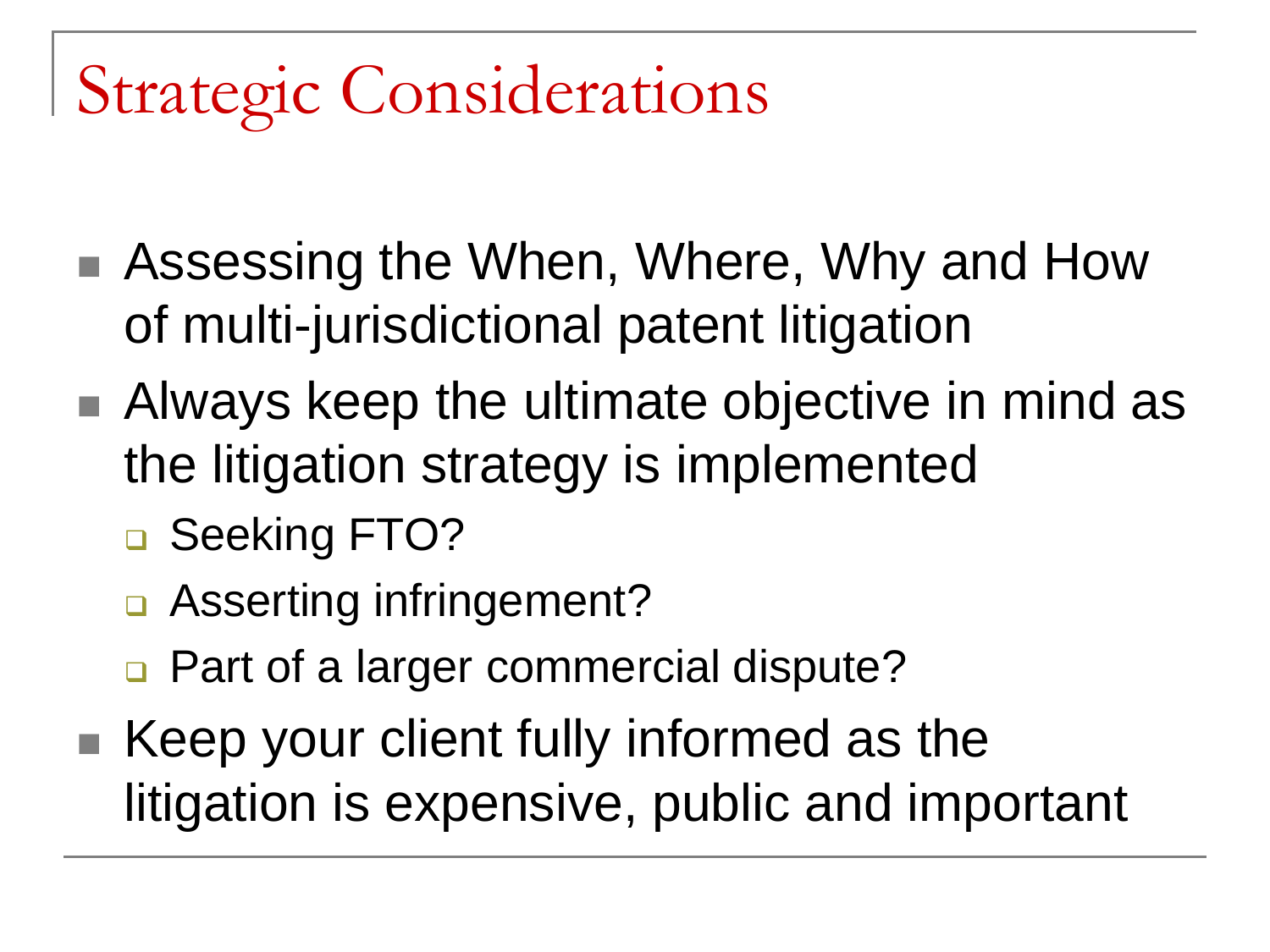#### **Remedies**

- **□** Understand what is available
- **□ Realistic enforceability**
- n Injunctive relief (equitable considerations?)

#### Timing

- Where can you get an early win?
- How long to trial?
- **□ Control/monitor patent prosecution to control** forum choice and counterclaims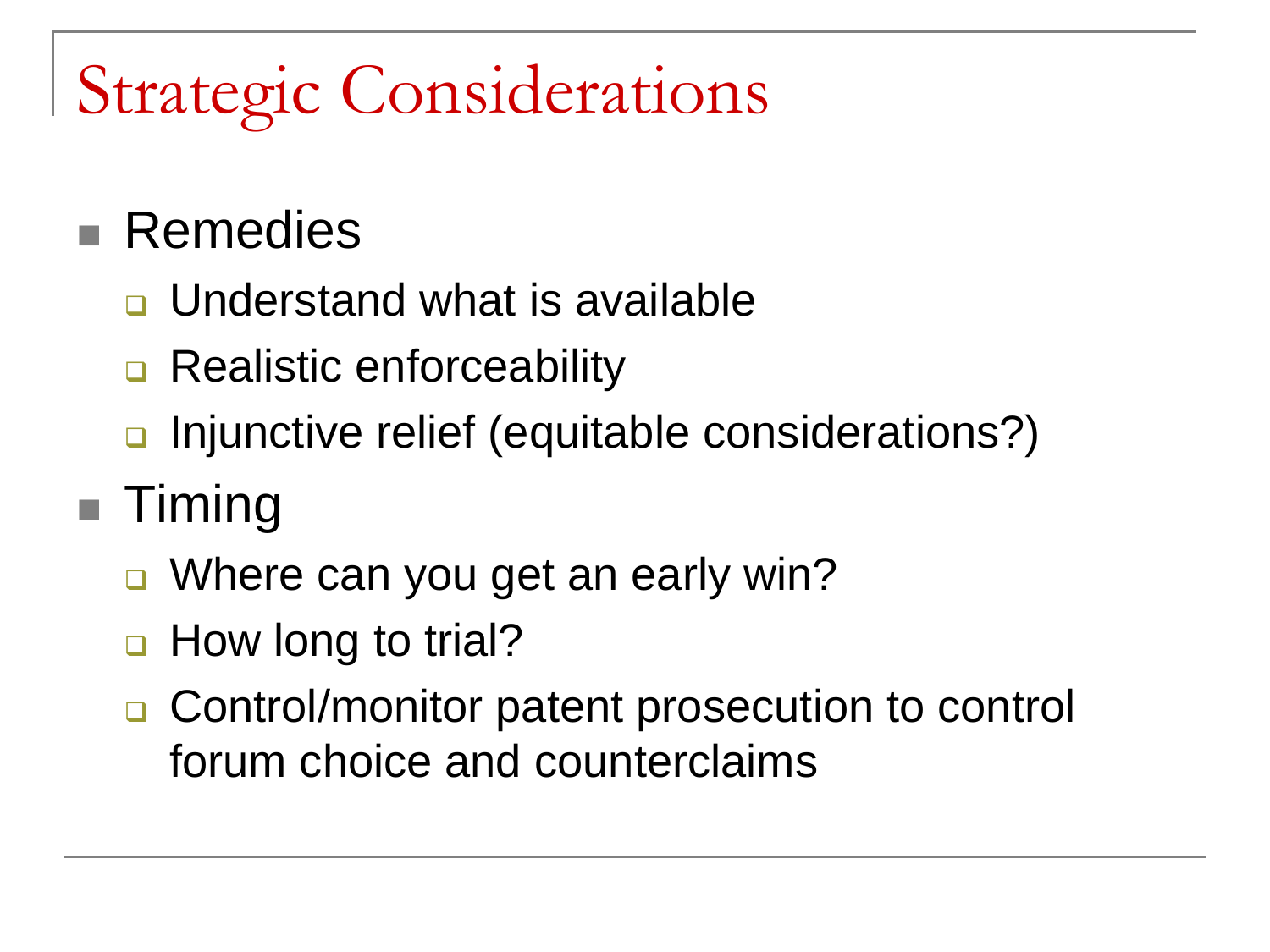- Assessment of the judicial system
	- **D** Judges
	- **<u>n</u>** Lawyers
	- **□** Corruption/transparency of the judicial process
	- Adequate attorney-client privilege protection
	- Availability and scope of discovery
	- Witnesses subject to cross examination?
- Questions of patent law unique to that jurisdiction that may need to be addressed?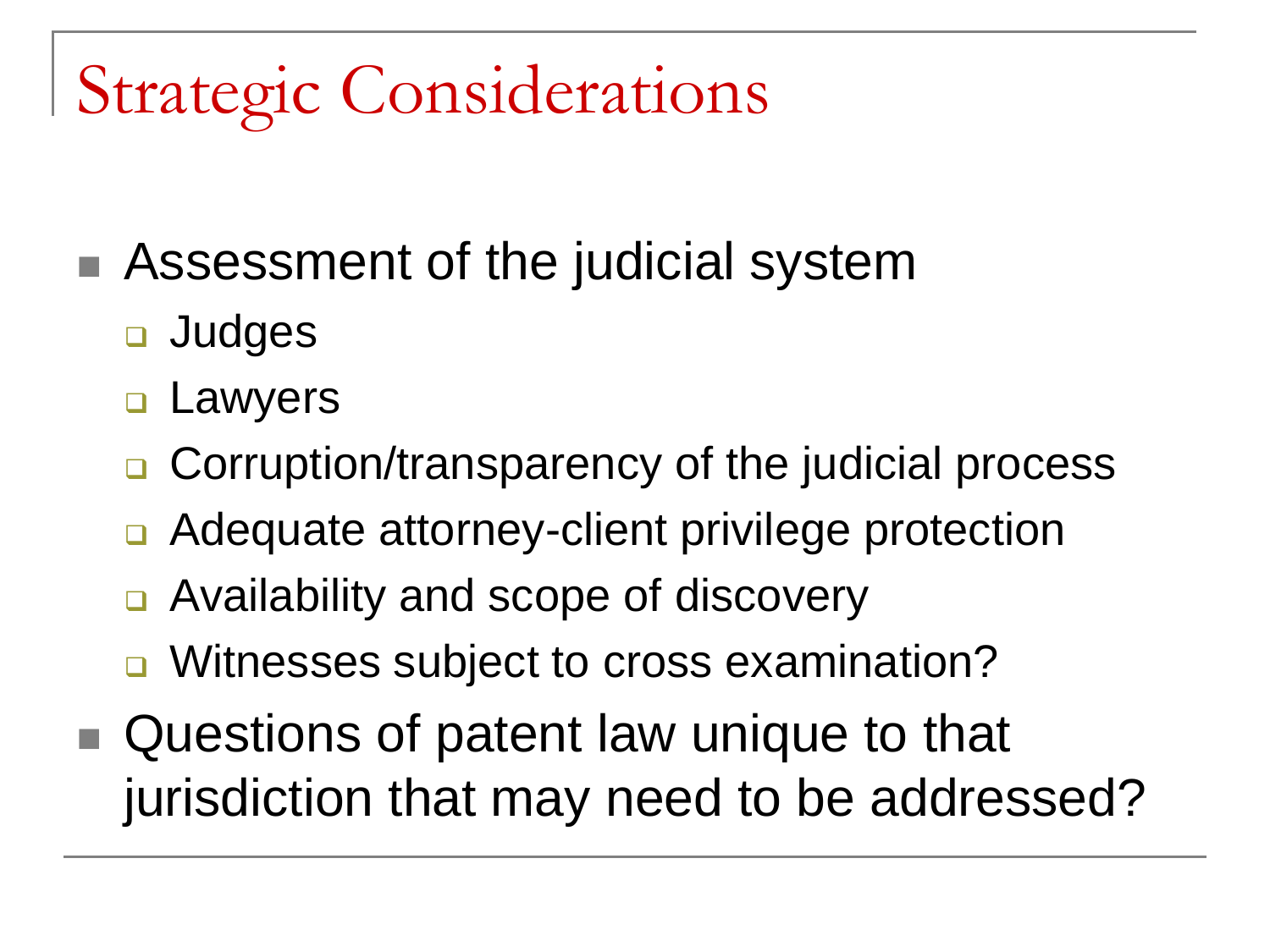- **Likelihood of success on the merits**
- Commercial significance of the jurisdiction
- How does a particular jurisdiction fit in with the greater global strategy or relationship between the litigants?
- **Parties** 
	- $\Box$  Is a party in its "home" jurisdiction (e.g., FR)?
	- Do you need to enforce/defend with a licensor or licensee?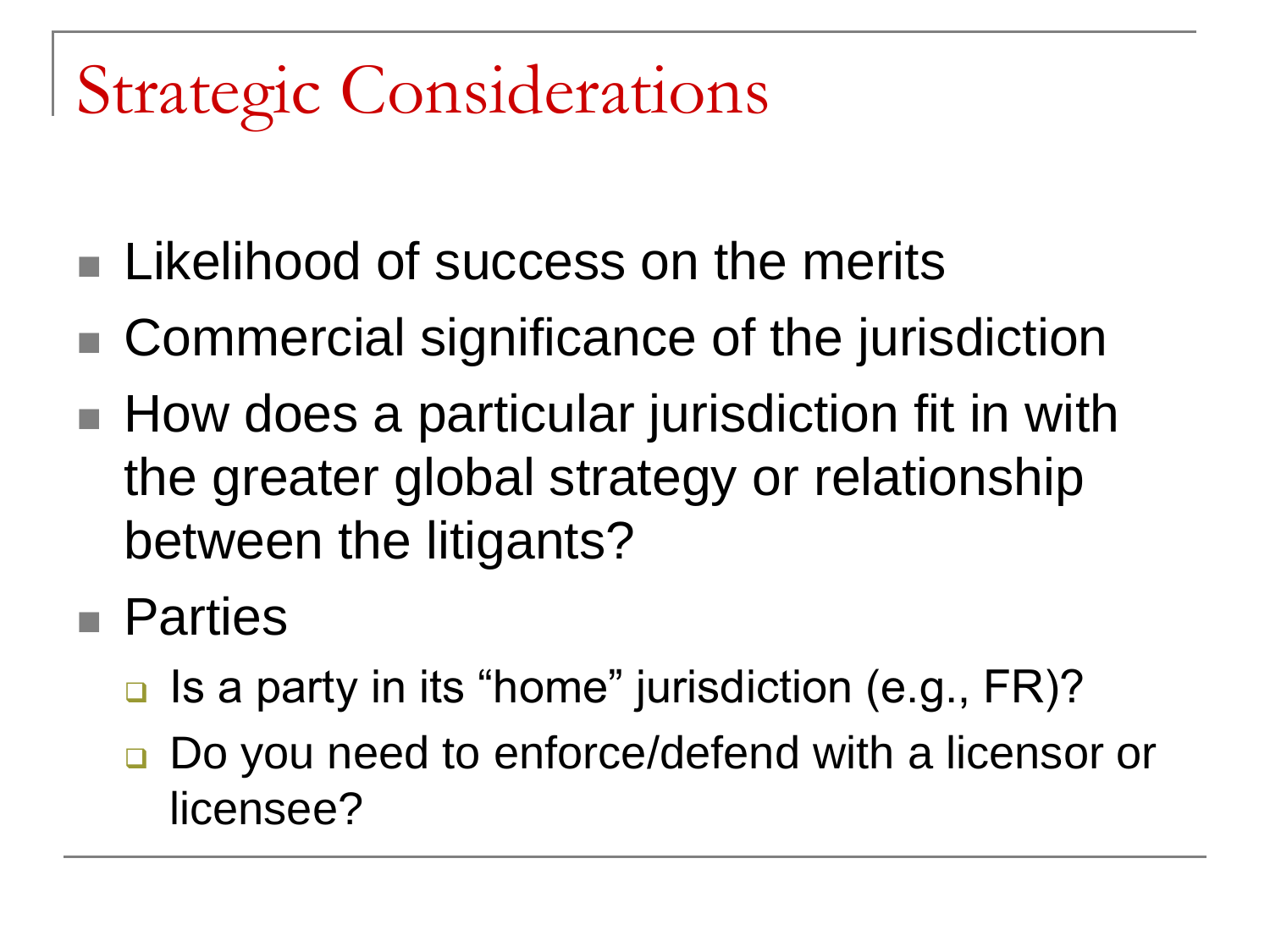- Cost
	- **<u>n</u>** Human resources
	- **Q.** Distraction to the business
	- □ Financial
- Does enforcement/revocation strategy raise competition issues?
- Have related patents been found invalid or infringed?
- Availability and desirability of alternatives to litigating in court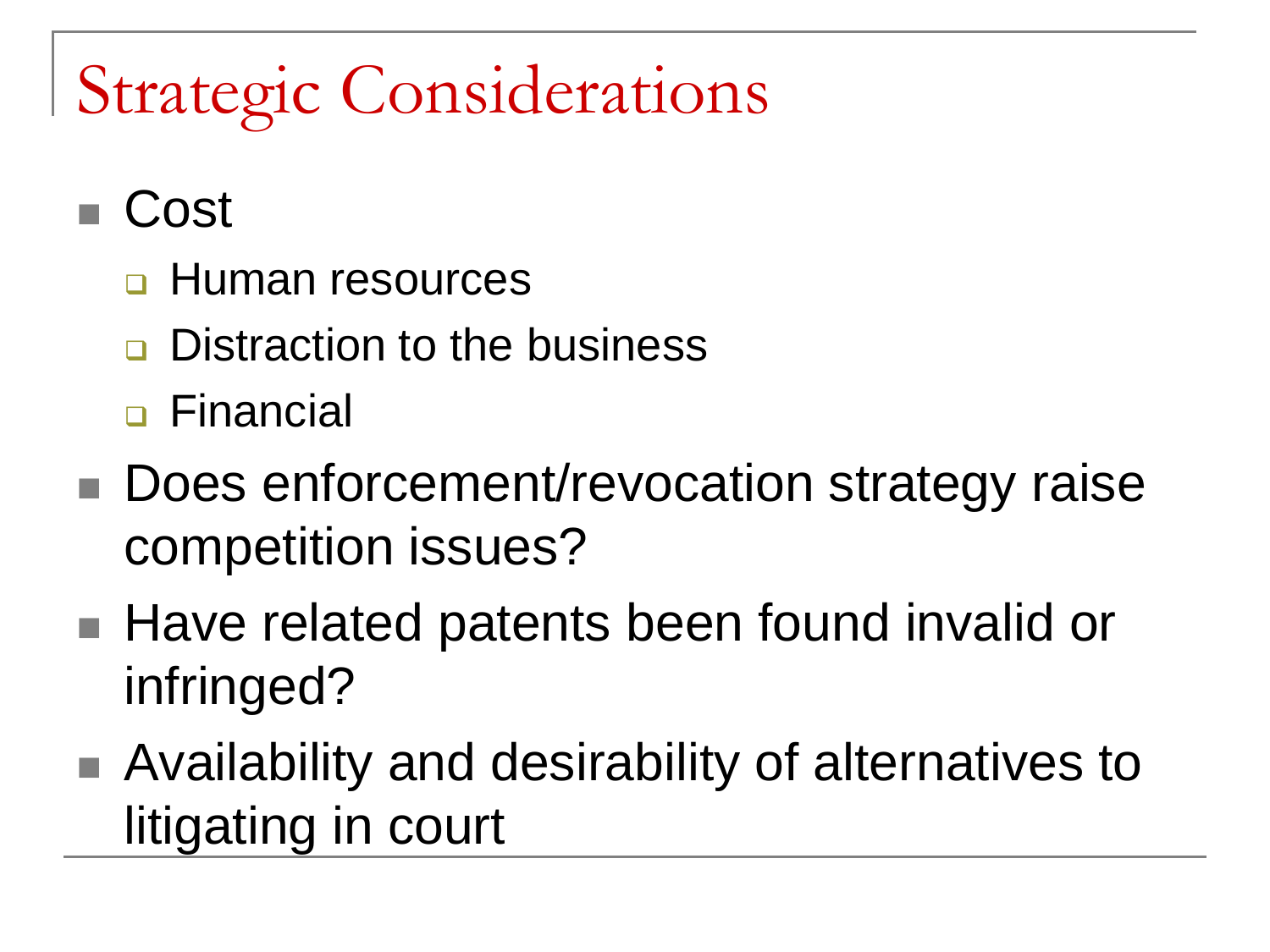- Exposure to a counterclaim or a separate and unrelated claim (e.g., Sony/LG)
- **Litigating simultaneously in multiple** jurisdictions
	- **Diversifies risk**
	- **□** Increases pressure, risk, complexity and cost on opponent
	- **□** Both parties can improve its respective case each time it is litigated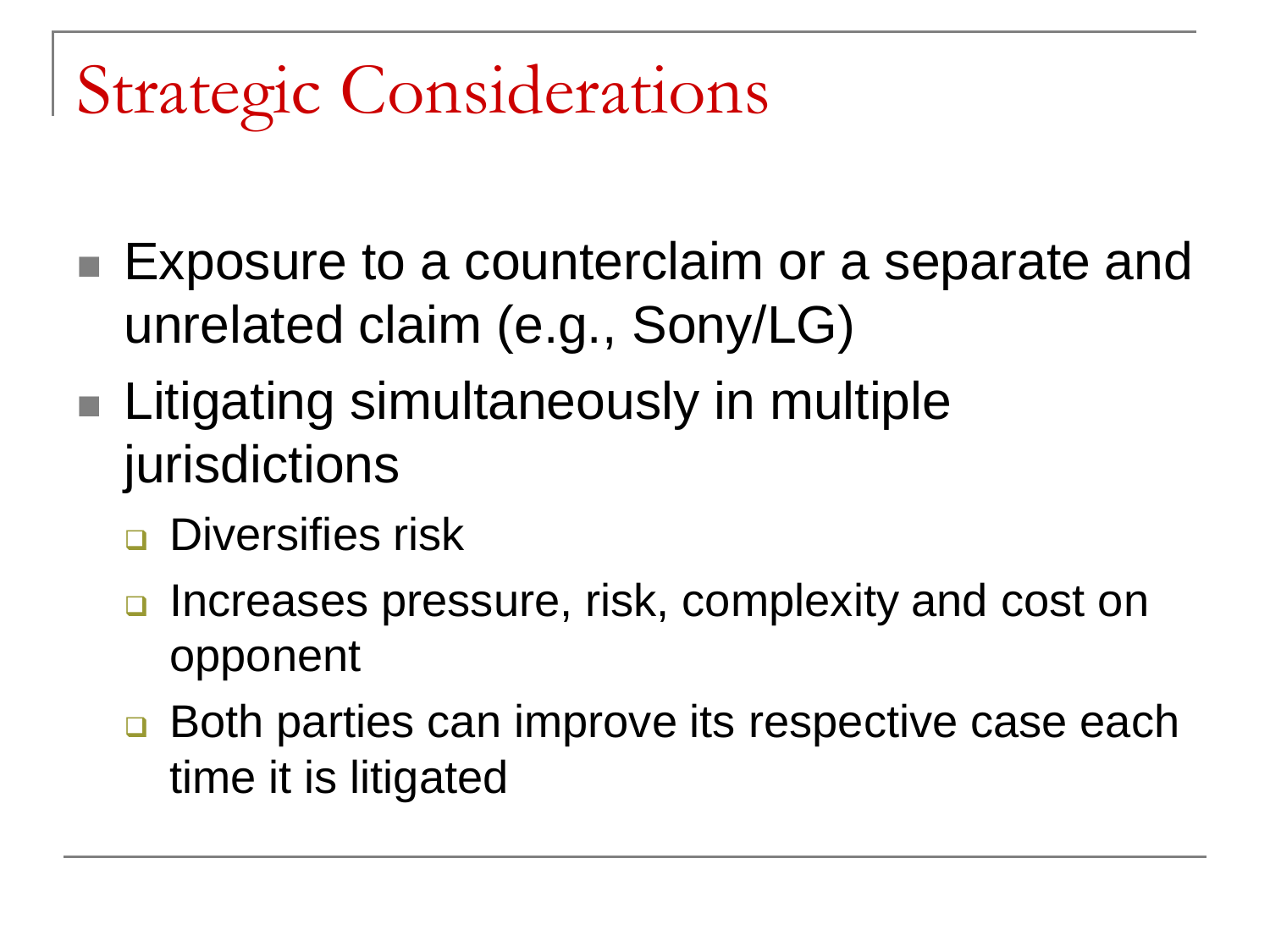# **Discovery**

- How to use discovery across jurisdictions
	- 28 U.S.C. § 1782
	- Address in U.S. protective order/UK confidentiality club
	- **a** Implied undertaking
	- □ Consider an agreement between the parties to share discovery across jurisdictions
- Attorney-Client Privilege waiver
- Most lawyers in civil law countries are not accustom to receiving lots of discovery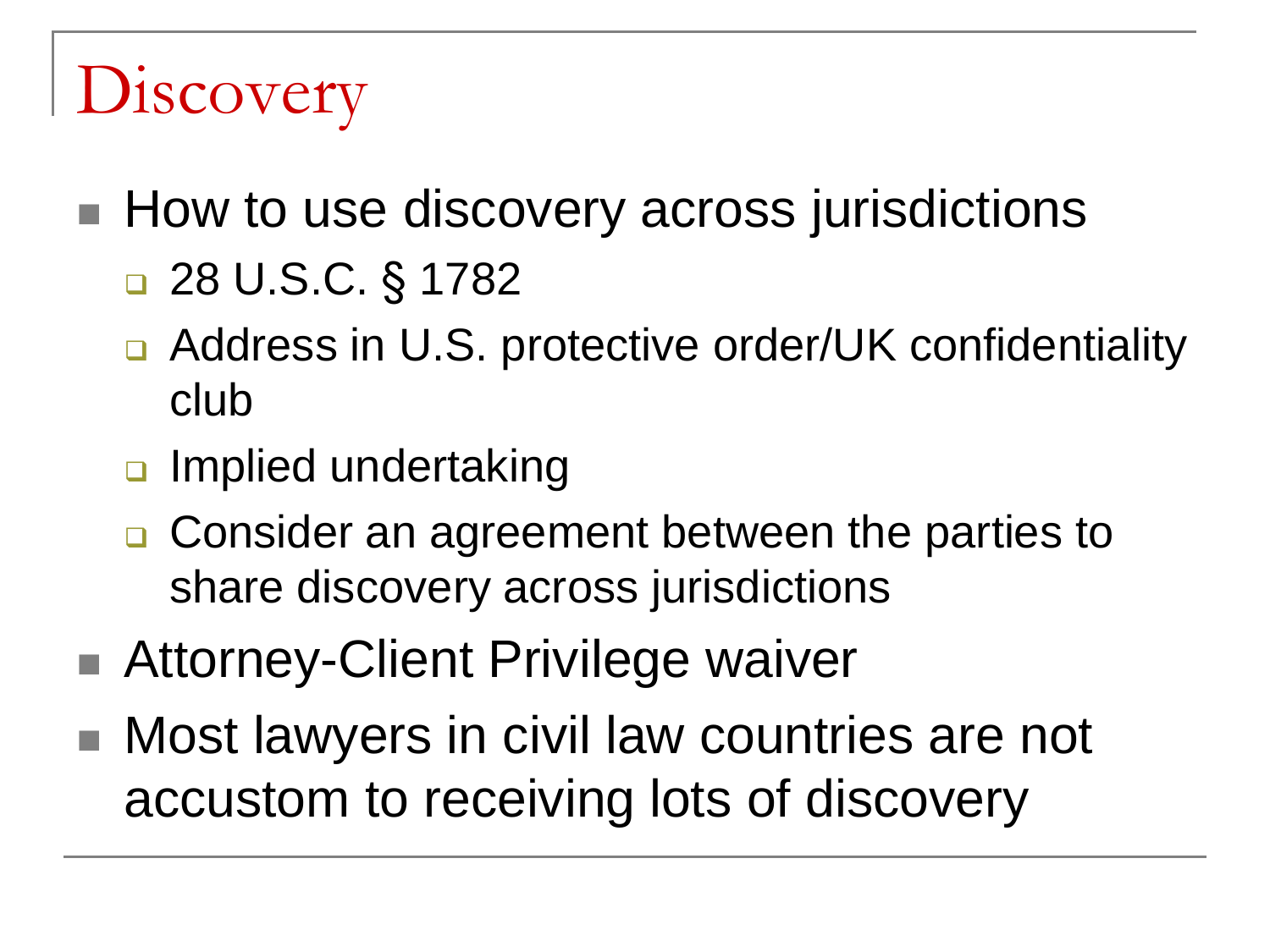# **Discovery**

- Are key documents, transcripts or expert reports publicly available?
	- **Previous use in court proceedings elsewhere**
	- □ USPTO (interference or IPR) or other patent office
- Likely scope and burden of discovery
	- $\Box$  US > CA > UK
	- AU similar to UK but discretionary with judge
	- **□** Understand e-discovery obligations
- Consistent document production across jurisdictions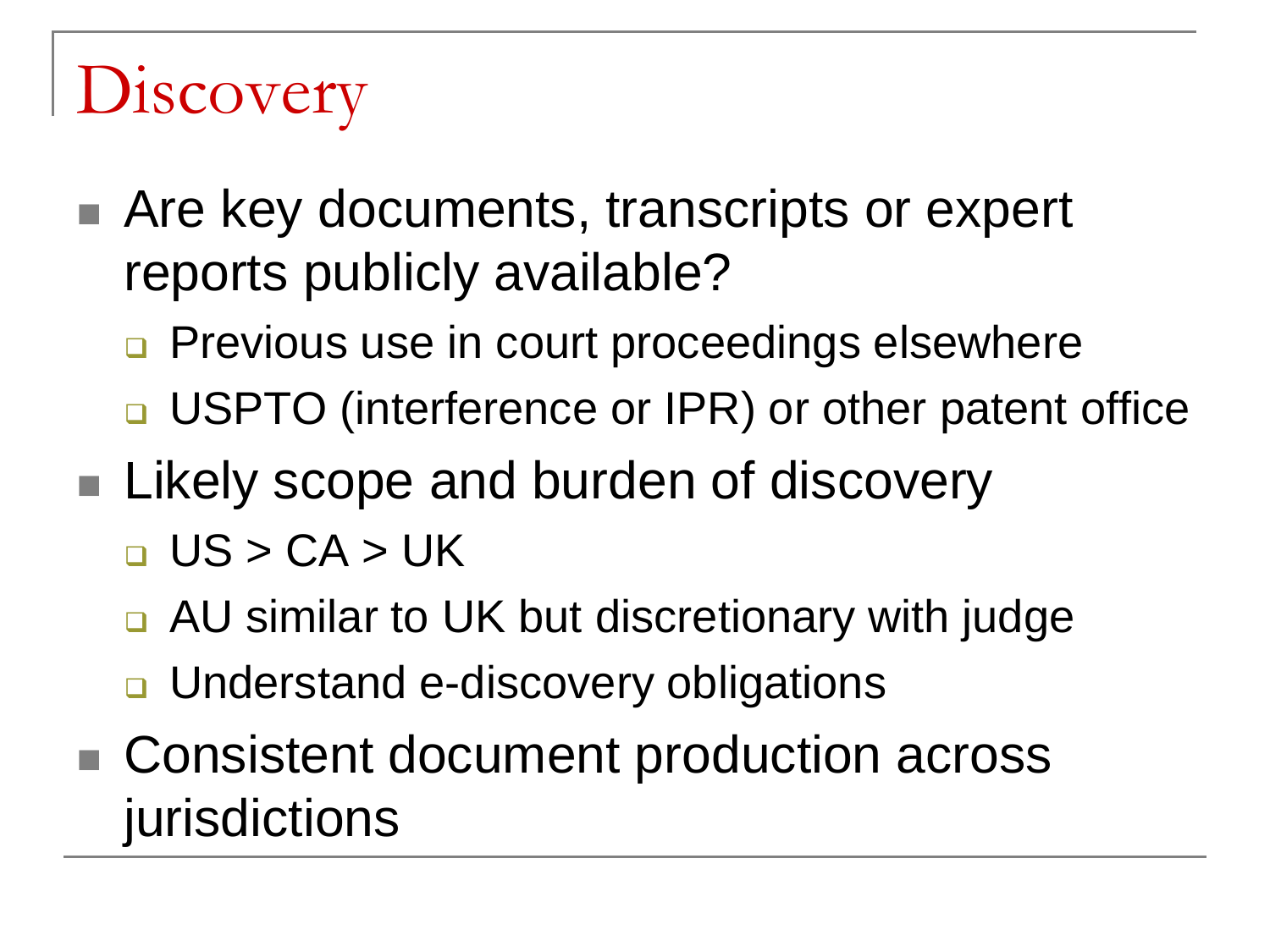# Critical Components

- Hire best-in-class counsel in each jurisdiction
- **Figuent and open communication between** global counsel
- Consistent positions across all jurisdictions on underlying facts and technology
- Experts
	- **□** Retain early and often
	- □ Understand the unique rules around experts which exist in many jurisdictions
	- **□ Language capabilities if needed (e.g., ES and RU)**